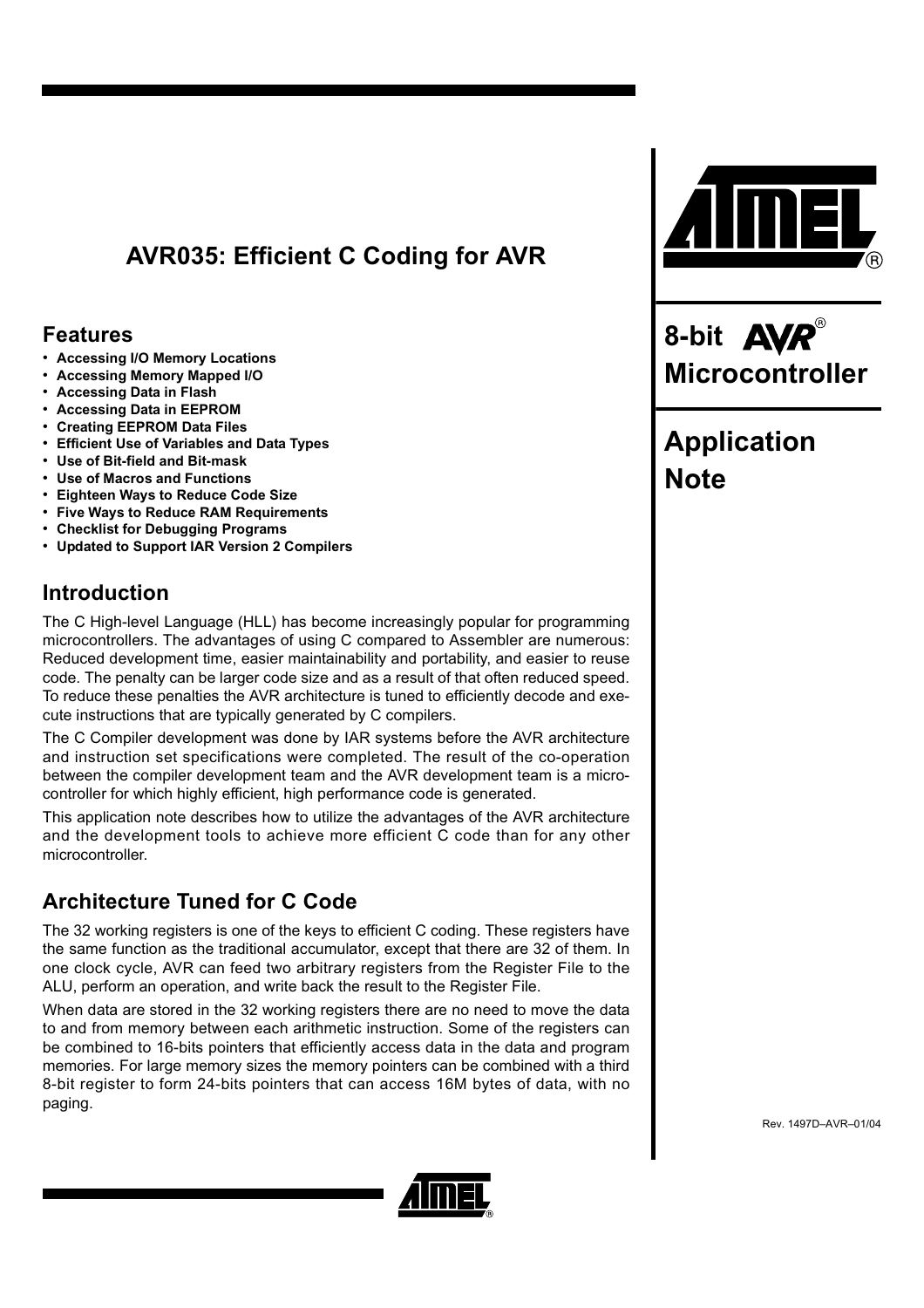

**Addressing Modes** The AVR architecture has four memory pointers that are used to access data and Program memory. The Stack Pointer (SP) is dedicated for storing the return address after return from a function. The C compiler allocates one pointer as parameter Stack. The two remaining pointers are general purpose pointers used by the C Compiler to load and store data. The example below shows how efficiently the pointers are used for typical pointer operations in C.

```
char *pointer1 = \&table[0];char *pointer2 = \&table[49];
*pointer1++ = *--pointer2;
```
This generates the following Assembly code:

LD R16,-Z ; Pre-decrement Z pointer and load data ST X+, R16 ; Store data and post increment

The four pointer addressing modes and examples are shown below. All pointer operations are single-word instructions that execute in two clock cycles.

1. Indirect addressing: For addressing of arrays and pointer variables:

\*pointer =  $0x00$ ;

- 2. Indirect addressing with displacement: Allows accesses to all elements in a structure by pointing to the first element and add displacement without having to change the pointer value. Also used for accessing variables on the software stack and array accesses.
- 3. Indirect addressing with post-increment: For efficient addressing of arrays and pointer variables with increment after access:

\*pointer++ =  $0xFF$ ;

4. Indirect addressing with pre-decrement: For efficient addressing of arrays and pointer variables with decrement before access:

\*--pointer = 0xFF

The pointers are also used to access the Flash Program memory. In addition to indirect addressing with pointers, the data memory can also be accessed by direct addressing. This gives access to the entire data memory in a two-word instruction.

**Support for 16-/32-bit Variables** The AVR instruction set includes special instructions for handling 16-bit numbers. This includes Add/Subtract Immediate Values to Word (ADIW, SBIW). Arithmetic operations and comparison of 16-bit numbers are completed with two instructions in two clock cycles. 32-bit arithmetic operations and comparison are ready in four instructions and four cycles. This is more efficient than most 16-bit processors.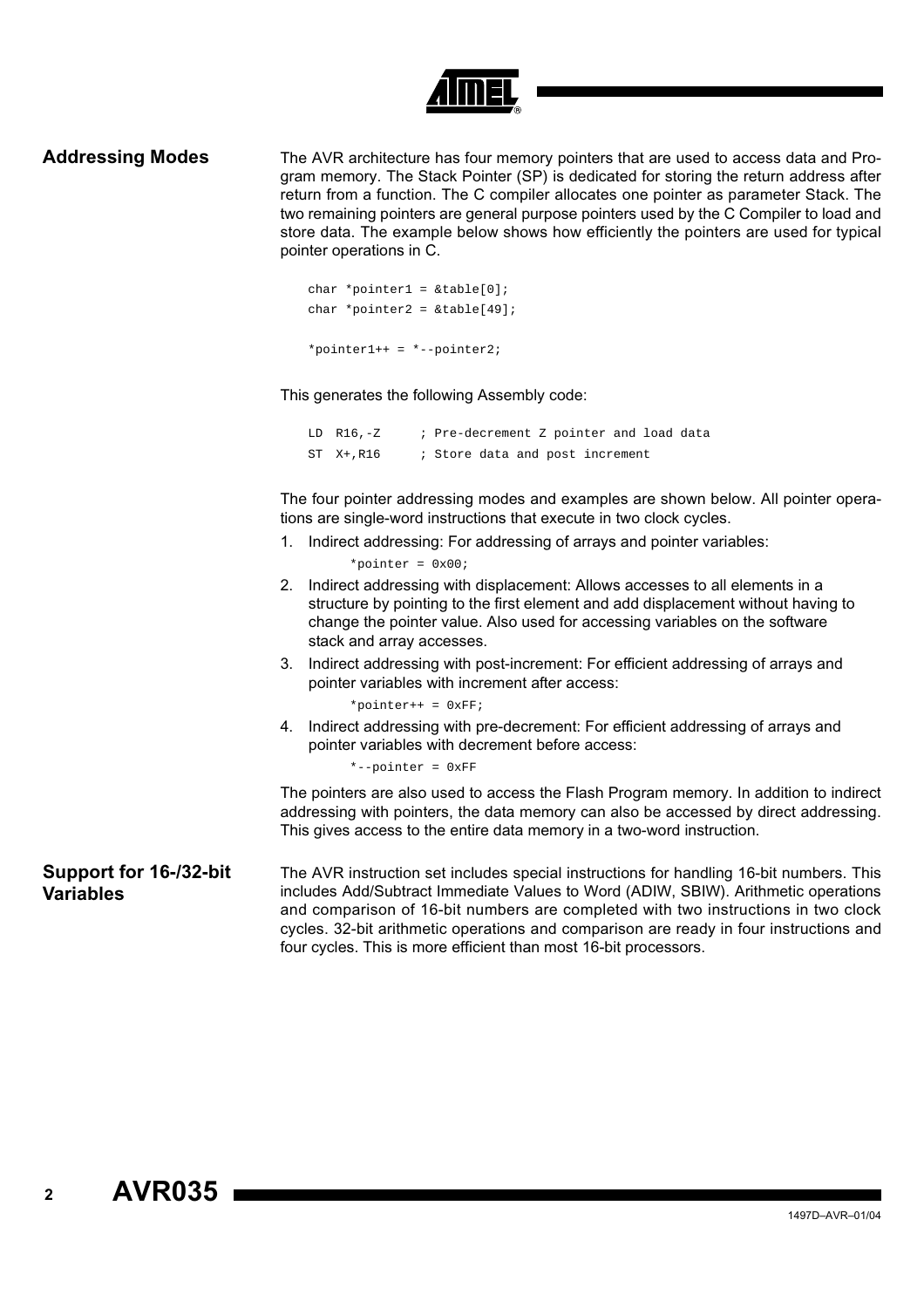## **C Code for AVR**

**Initializing the Stack Pointer** After Power-up or RESET the Stack Pointer needs to be set up before any function is called. The linker command file determines the placement and size of the Stack Pointer. The configuration of memory sizes and Stack Pointer setup is explained in application note "AVR032: Modifying Linker Command Files".

**Accessing I/O Memory Locations** The AVR I/O Memory is easily accessed in C. All registers in the I/O Memory are declared in a header file usually named "ioxxxx.h", where xxxx is the AVR part number. The code below shows examples of accessing I/O location. The assembly code generated for each line is shown below each C code line.

```
#include <io8515.h> /* Include header file with symbolic names */
__C_task void main(void)
{
 char temp; /* Declare a temporary variable*/
/*To read and write to an I/O register*/
 temp = PIND; /* Read PIND into a variable*/
// IN R16,LOW(16) ; Read I/O memory
 TCCR0 = 0x4F; \qquad \qquad /* Write a value to an I/O location*/
// LDI R17,79 ; Load value
// OUT LOW(51),R17 ; Write I/O memory
/*Set and clear a single bit */
 PORTB = (1 \times \text{PIND2}); / * PIND2 is pin number(0..7) in port *// SBI LOW(24),LOW(2) ; Set bit in I/O
 ADCSR &= \sim(1\lt\lt\text{ADEN}); /* Clear ADEN bit in ADCSR register */
// CBI LOW(6),LOW(7) ; Clear bit in I/O
/* Set and clear a bitmask*/
 DDRD | = 0x0C; \qquad \qquad /* Set bit 2 and 3 in DDRD register*/
// IN R17,LOW(17) ; Read I/O memory
// ORI R17,LOW(12) ; Modify
// OUT LOW(17),R17 ; Write I/O memory
 ACSR &= \sim (0x0C); / * Clear bit 2 and 3 in ACSR register*/
// IN R17, LOW(8) ; Read I/O memory
// ANDI R17,LOW(243) ; Modify 
// OUT LOW(8),R17 ; Write I/O memory
/* Test if a single bit is set or cleared */
 if(USR & (1<<TXC)) /* Check if UART Tx flag is set*/
 {
   PORTB | = (1 \lt PBB0);// SBIC LOW(11),LOW(6) ; Test direct on I/O
// SBI LOW(24),LOW(0)
```
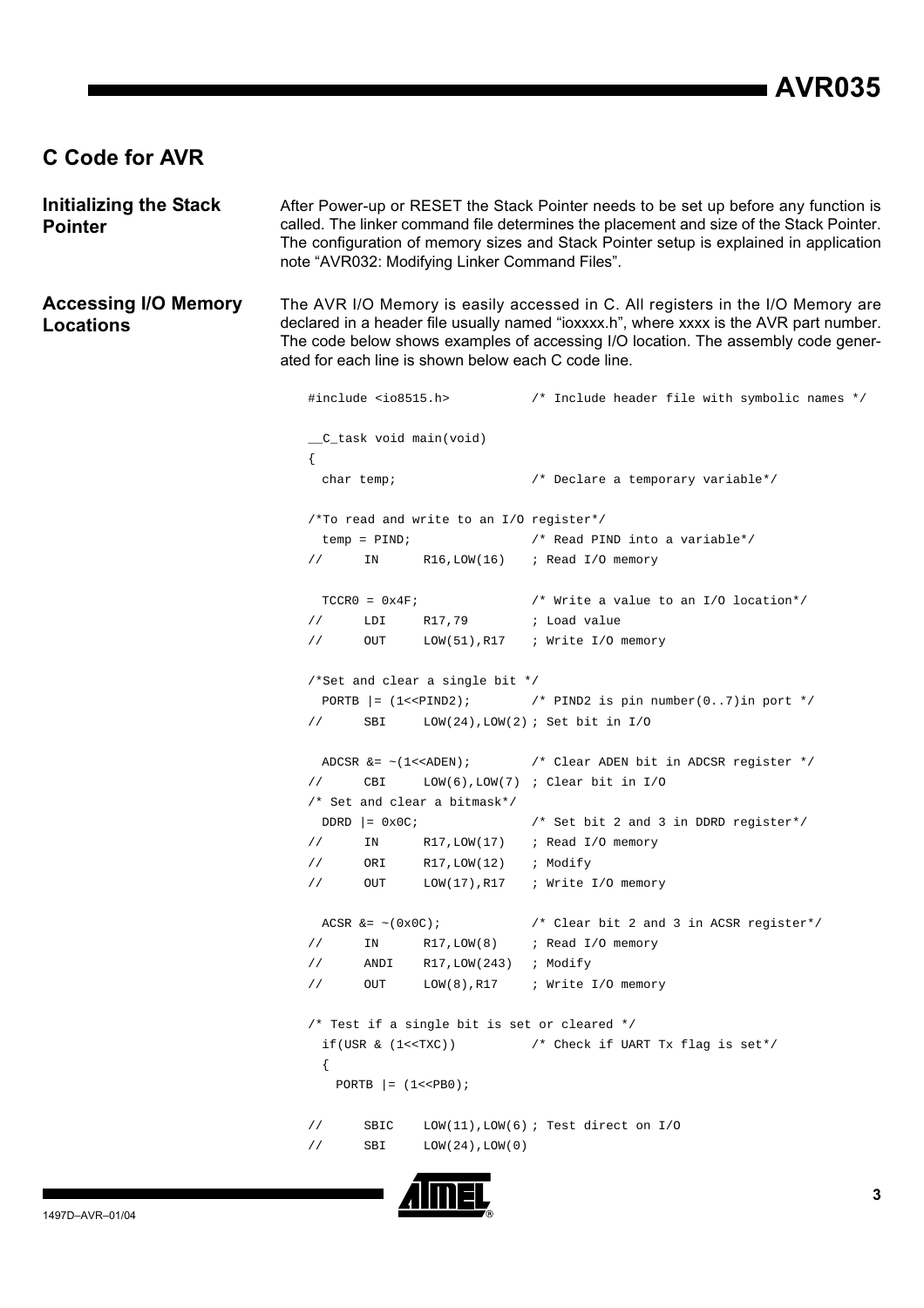

```
while(!(SPSR & (l<<WCOL))) ;/* Wait for WCOL flag to be set */
// ?0003:SBIS LOW(14),LOW(6); Test direct on I/O
// RJMP ?0003
/* Test if an I/O register equals a bitmask */
 if(UDR & 0xF3) /* Check if UDR register "and" 0xF3 is non-zero 
 {
 }
// IN R16,LOW(12) ; Read I/O memory
// ANDI R16,LOW(243) ; "And" value
// BREQ ?0008 ; Branch if equal
//?0008:
}
/* Set and clear bits in I/O registers can also be declared as macros */
#define SETBIT(ADDRESS,BIT) (ADDRESS |= (1<<BIT))
#define CLEARBIT(ADDRESS,BIT) (ADDRESS &= ~(1<<BIT))
/* Macro for testing of a single bit in an I/O location*/
#define CHECKBIT(ADDRESS,BIT) (ADDRESS & (1<<BIT))
/* Example of usage*/
if(CHECKBIT(PORTD,PIND1)) /* Test if PIN 1 is set*/
{
      CLEARBIT(PORTD,PIND1); /* Clear PIN 1 on PORTD*/
}
if(!(CHECKBIT(PORTD,PIND1))) /* Test if PIN 1 is cleared*/
{
  SETBIT(PORTD,PIND1); /* Set PIN 1 on PORTD*/
}
```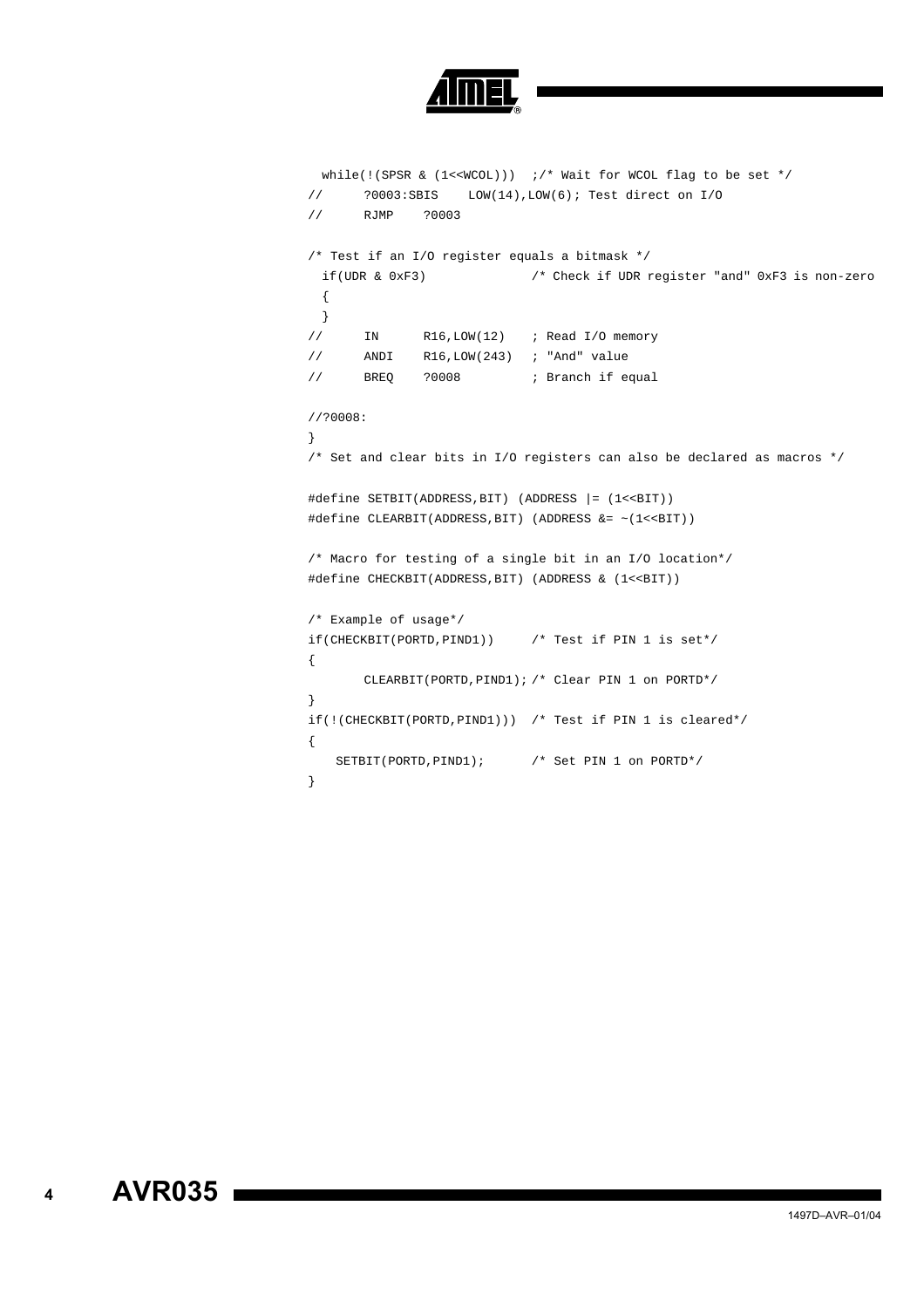# **AVR035**

## **Accessing Memory Mapped I/O**

Some AVR devices include an external Data memory interface. This interface can be used to access external RAM, EEPROM, or it can be used to access memory mapped I/O. The following examples show how to declare, write and read memory mapped I/O: #include <io8515.h>

```
#define reg (* (char *) 0x8004)/* Declare a memory mapped I/O address*/
__C_task void main(void)
{ 
   char temp; /* Local temp variable */
   reg = 0x05; /* Write a value to the memory mapped address*/
  temp = reg; \frac{1}{2} /* Read the memory mapped I/O address */
}
```
If consecutive memory mapped addresses are accessed, the most efficient way to access them is to declare a constant pointer and add an displacement value to this offset. The example below shows how to access memory mapped I/O this way. The generated assembly code for each instruction is shown in italic.

```
/* Define the memory mapped addresses */
#define data 0x0003
#define address_high 0x0002
#define address_low 0x0001 
__C_task void main(void)
{
  /* Start address for memory map */
 unsigned char *pointer = (unsigned char *) 0x0800;
// LDI R30,LOW(0) ; Init Z-pointer
// LDI R31,8
 *(pointer+address_low) |= 0x40; \qquad /* Read and modify one address*/
// LDD R18, Z+1 ; Load variable
// ORI R18,LOW(64) ; Modify
// STD Z+1, R18 ; Store Back
 *(pointer+address_high) = 0x00; /* Write an address*/
// STD Z+2,R30 ; Store zero
  PORTC = *(pointer+data); /* Read an address*/
// LDD R16,Z+3 ; Load variable
// OUT LOW(21),R16 ; Output to port
}
```
Note that the Z-pointer is initialized before the memory is accessed, and the LDD and STD (Load and Store with Displacement) instructions are used to access the data. LDD and STD are one-word instructions that execute in two cycles. The pointer is only loaded once. Memory mapped I/O locations can be declared as *volatile*, this indicates that the variable locations may be modified by hardware and the access will not be removed by optimization.

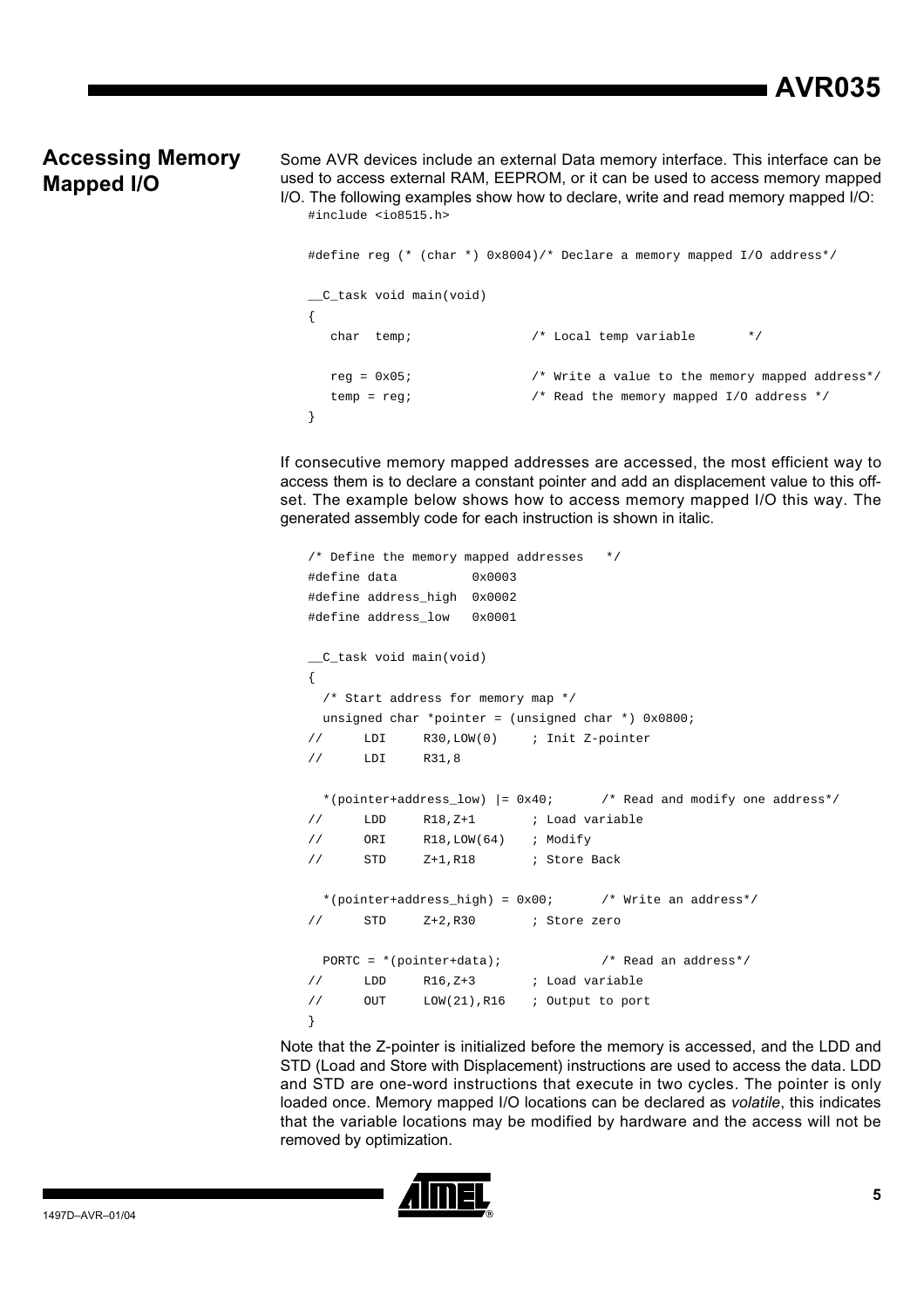

## **Accessing Data in EEPROM**

The internal EEPROM in the AVR can be read and written during normal operation. For the IAR compiler macros to read and write the EEPROM are included in the file ina90.h. The following macros are normally defined to read and write the EEPROM:

```
#define EEGET(VAR, ADR)/* Read data in EEPROM address ADR into variable VAR
*/\sqrt{ }\left\{ \begin{array}{c} \lambda \end{array} \right\}while(EECR & 0x02); /* Check if EEPROM is ready*/ \
 EEAR = (ADR); \overline{P} /* Write EEPROM address register*/ \
 EECR | = 0x01; / * Set the read strobe*/ \
 (VAR) = EEDR; \sqrt{*} Read the data into variable in the next cycle */ \setminus}
#define _EEPUT(ADR,VAL) /* Write data in VAL into EEPROM address ADR*/\
\{\setminuswhile(EECR&0x02); \angle /* Check if EEPROM is ready*/ \angleEEAR = (ADR); /* Write EEPROM address register*/ \
 EEDR = (VAL); /* Write EEPROM data register*/ \
 EECR | = 0x04; /* Set master write enable signal*/ \
 EECR | = 0x02; /* Set write strobe*/ \
}
```
Example code for reading and writing to EEPROM using predefined macros:

```
#include <io8515.h>
#include <ina90.h>
#define EE_ADDRESS 0x010 /* Define address constant for EEPROM data*/
__C_task void main(void)
{
  char temp; /* Local variable for temporary storage */
  _EEGET(temp,EE_ADDRESS); /* Read data from EEPROM*/
  temp += UDR; /* Add UART data to temp variable */
  _EEPUT(EE_ADDRESS,temp); /* Write data to EEPROM*/
}
```
Note that if interrupts are enabled, they need to be disabled while the EEPROM write is in progress to avoid a time-out for the Master Write Enable (EEMWE) bit. If the program includes access to the EEPROM inside interrupt routines, interrupts should be disabled also before reading the EEPROM to avoid corruption of the EEPROM Address Register.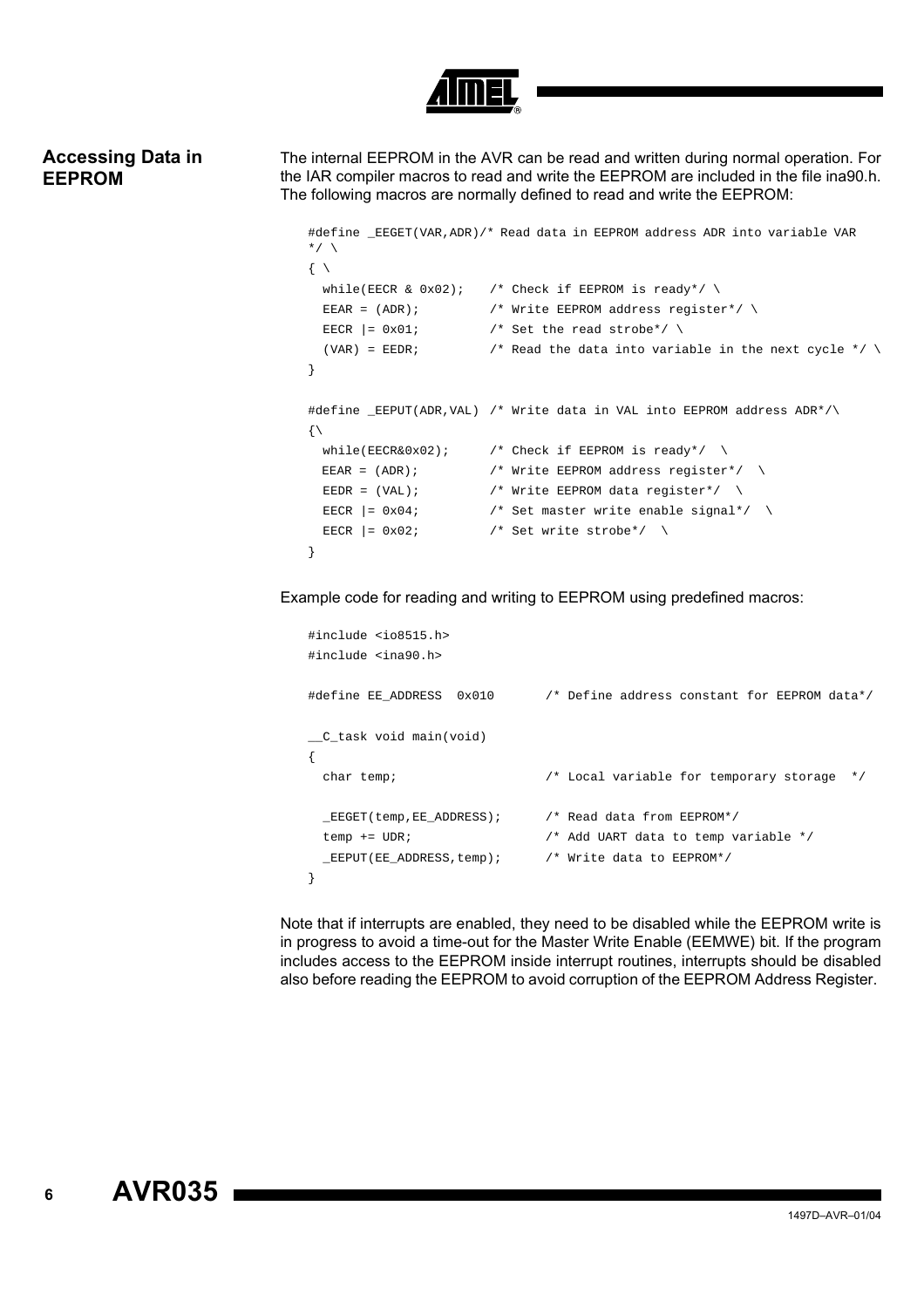## **Creating EEPROM Data Files(IAR v2)**

Access of variables in EEPROM is greatly improved in version 2 of the IAR compiler. This chapter explains use of EEPROM variables. For use of EEPROM variables in older versions of the IAR compiler, please see next chapter.

To use the method described below, the "Use inbuilt EEPROM" option must be enabled, and the size must be specified in the compiler options setup. The segment EEPROM\_I must be defined in the linker file

EEPROM variables should be declared as global variables.

Example: To declare a EEPROM variable:

\_\_eeprom volatile unsigned char ee\_var = 0xff;

To access this variable in the code, simply read or write the variable like any other variable:

```
__C_task void main(void)
{
  unsigned char temp;
  temp = ee_var;
// LDI R20, LOW(ee var)
// LDI R21,(ee_var) >> 8
// CALL __eeget8_16
PORTB = temp;// OUT 0x18,R16
ee_{var} = TCNT0;// IN R16,0x32
// LDI R20, LOW(ee var)
// LDI R21,(ee_var) >> 8
// CALL __eeput8_16
}
```
When EEPROM variables are declared with initial values, these values can be extracted into a seperate hex file for programming into the EEPROM using any AVR programmer.

A special program is provided with the IAR compiler to make the seperate file. It is called "postlink.exe" and is located in the "\bin" directory under the IAR installation. Run the program without argument for explaination how to use it.

To use the postlink.exe program, the XLINK output format must be set to generate **simple** format. This is controlled from the XLINK options setup.

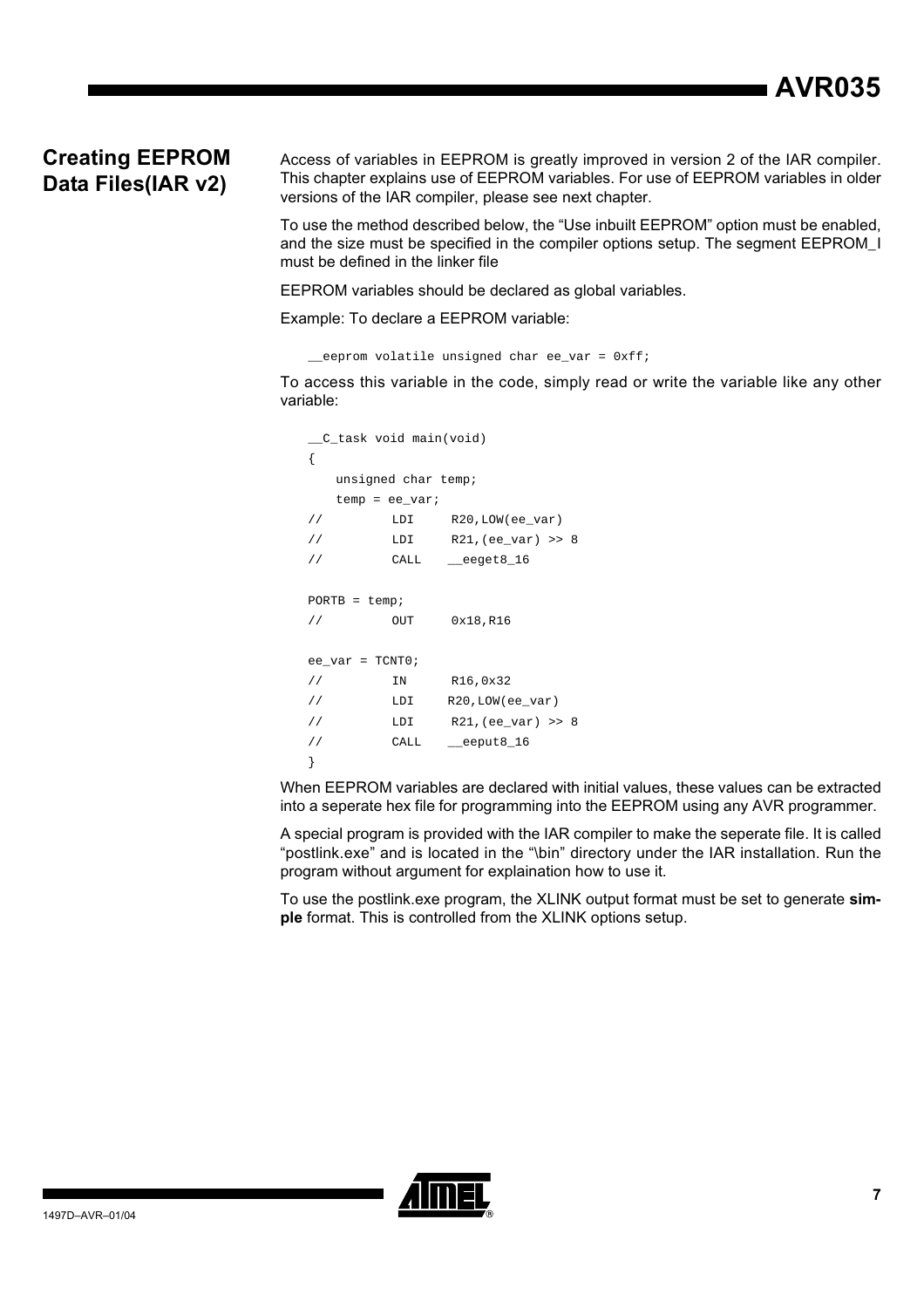| O |
|---|

| <b>Creating EEPROM</b><br>Data Files(IAR v1) | For access of EEPROM using IAR compiler v2, please see previous chapter. The<br>method in this chapter describes methods for accessing EEPROM efficiently using IAR<br>compiler v1.                                |                                                                                                                                                                                                                                                                     |  |  |
|----------------------------------------------|--------------------------------------------------------------------------------------------------------------------------------------------------------------------------------------------------------------------|---------------------------------------------------------------------------------------------------------------------------------------------------------------------------------------------------------------------------------------------------------------------|--|--|
|                                              | structures are addressable from the C program itself.                                                                                                                                                              | In some cases it may be convenient to place initial data in the EEPROM and access<br>them from the C code. The IAR tools can be used for generating initial data for the<br>EEPROM. By using header files for defining the structures, it can be assured that the   |  |  |
|                                              | be referenced by their symbolic names.                                                                                                                                                                             | The EEPROM data and the program code are two separate projects that must be com-<br>piled and linked separately. A header file describing the structure of the EEPROM<br>memory is used by both projects to ensure that the data in the EEPROM memory can           |  |  |
| <b>Example</b>                               | The feature will be illustrated through an example. In this example, assume the following<br>setup of the EEPROM:                                                                                                  |                                                                                                                                                                                                                                                                     |  |  |
|                                              | 1. A character array (100 bytes).                                                                                                                                                                                  |                                                                                                                                                                                                                                                                     |  |  |
|                                              |                                                                                                                                                                                                                    |                                                                                                                                                                                                                                                                     |  |  |
|                                              | 2. An integer (two bytes).                                                                                                                                                                                         |                                                                                                                                                                                                                                                                     |  |  |
|                                              | 3. Two unsigned characters (two bytes each).                                                                                                                                                                       |                                                                                                                                                                                                                                                                     |  |  |
|                                              | The EEPROM Header File The EEPROM header file is included both by the program defining the contents of the<br>EEPROM data and the C program accessing the EEPROM. The EEPROM header file is<br>defined as follows: |                                                                                                                                                                                                                                                                     |  |  |
|                                              |                                                                                                                                                                                                                    | #define EEPROMADR(x) (unsigned int) (&((TypeEEPROMStruct *)0x0000)->x)                                                                                                                                                                                              |  |  |
|                                              | typedef struct                                                                                                                                                                                                     |                                                                                                                                                                                                                                                                     |  |  |
|                                              |                                                                                                                                                                                                                    |                                                                                                                                                                                                                                                                     |  |  |
|                                              | char cArray[100];                                                                                                                                                                                                  | $/*$ The character array */                                                                                                                                                                                                                                         |  |  |
|                                              | int iNumber;                                                                                                                                                                                                       | $/*$ The integer */                                                                                                                                                                                                                                                 |  |  |
|                                              | unsigned char uMinorVersion;                                                                                                                                                                                       | $/*$ The first unsigned character $*/$                                                                                                                                                                                                                              |  |  |
|                                              | unsigned char uMajorVersion;                                                                                                                                                                                       | /* The second unsigned character $*/$                                                                                                                                                                                                                               |  |  |
|                                              | } TypeEEPROMStruct;                                                                                                                                                                                                | /* Just a type name $*/$                                                                                                                                                                                                                                            |  |  |
|                                              | require a change in the EEPROM linker file, see below).                                                                                                                                                            | The #define directive contains a macro to be used in the C program to get the<br>addresses of the structure variables. It contains a constant pointer (0x0000). In order to<br>displace the EEPROM data contents, this pointer, needs to be changed (this will also |  |  |
| The EEPROM Program<br>File                   | defined in the EEPROM Header File.                                                                                                                                                                                 | The EEPROM Program File (eeprom.c) contains the initialization of the structure                                                                                                                                                                                     |  |  |
|                                              | #include "eeprom.h"                                                                                                                                                                                                | /* Include the structure type definition */                                                                                                                                                                                                                         |  |  |
|                                              | #pragma memory=constseg(EEPROM)                                                                                                                                                                                    | /* Make it a named segment */                                                                                                                                                                                                                                       |  |  |
|                                              | const TypeEEPROMStruct __EEPROMInitializationData =                                                                                                                                                                |                                                                                                                                                                                                                                                                     |  |  |
|                                              | {"Testing<br>",                                                                                                                                                                                                    | /* Initialize cArray */                                                                                                                                                                                                                                             |  |  |
|                                              | 0x100                                                                                                                                                                                                              | /* Initialize iNumber */                                                                                                                                                                                                                                            |  |  |
|                                              | 0x10                                                                                                                                                                                                               | /* Initialize uMinorVersion */                                                                                                                                                                                                                                      |  |  |
|                                              | $0xFF$ } ;                                                                                                                                                                                                         | /* Initialize uMajorVersion */                                                                                                                                                                                                                                      |  |  |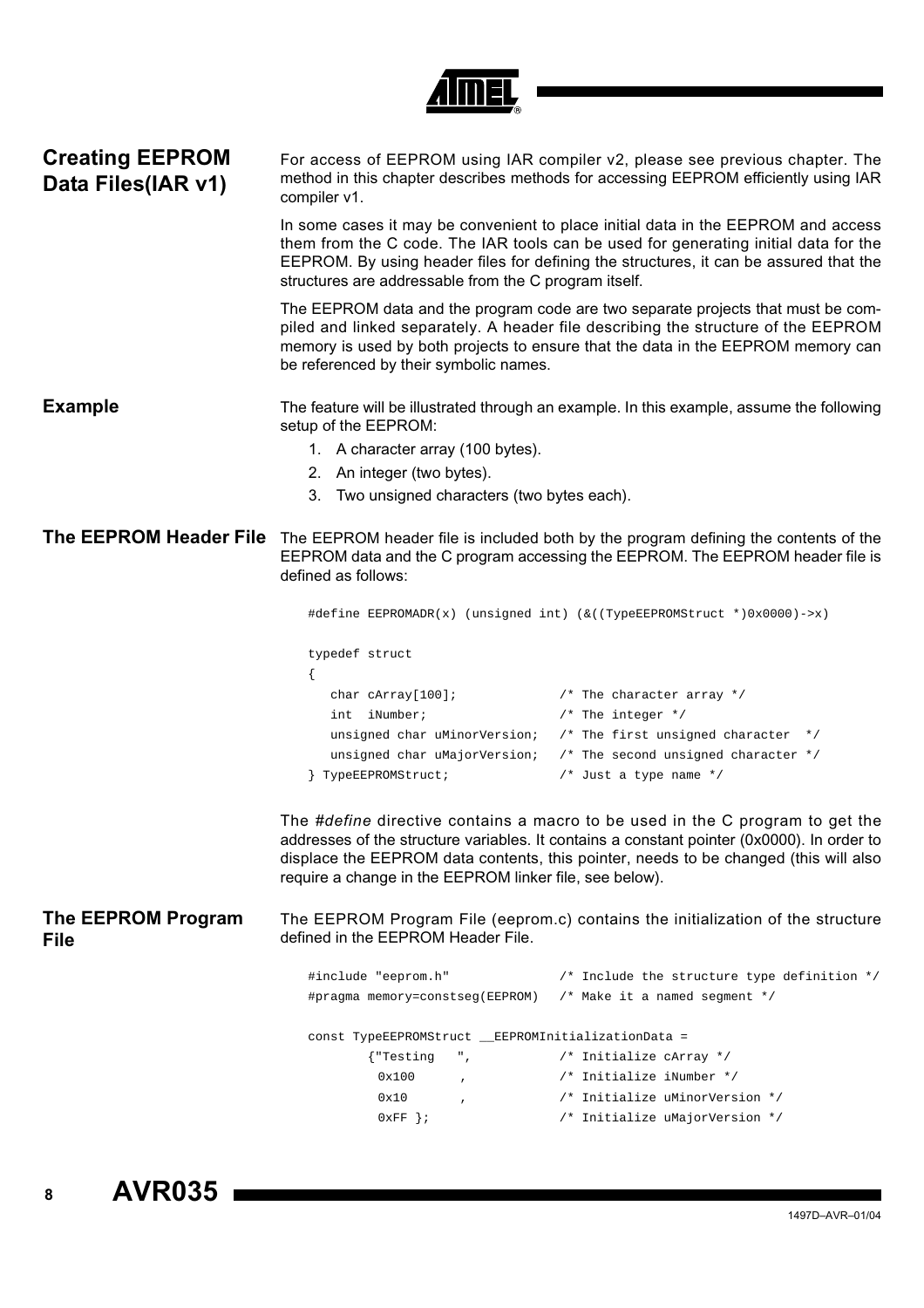**The EEPROM Linker File** A very simple Linker File (eeprom.xcl) is required for the EEPROM Program File:

```
-ca90 -! Define CPU (AVR) -!
-Z(CODE)EEPROM=0-1FF -! EEPROM address space(internal EEPROM memory-!
```
The address range is here set to 0-1FF (e.g. AT90S8515) and must be changed to the match the range of the microcontroller being used. The name of the segment is EEPROM and that matches the *#pragma memory=constseg(EEPROM)* line in the "eeprom.c" sourcefile.

In order to displace the contents of the EEPROM, the start address in the EEPROM segment must be changed (see also the comment in the EEPROM header file section).

**Building the EEPROM Intel-Hex Data File** In order to generate an Intel-Hex file with this content, the following commands are required:

> icca90 eeprom.c (note that -v1 -ms etc. are of no importance) xlink -f eeprom.xcl -B -Fintel-standard eeprom.r90 -o eeprom.hex

During linking, the following error message is generated:

Error[46]: Undefined external ?CL0T\_1\_41\_L08 referred in eeprom ( eeprom.r90  $\lambda$ 

The C program references an external dummy symbol to make sure that a compiled program is linked with the correct version of the library. Since we do not have any library to link with, we can ignore this error, and the -B option ensures that the "eeprom.hex" file is generated even if we do have an error. Alternatively, the file can be linked with the following options:

xlink -f eeprom.xcl -D?CL0T\_1\_41\_L08=0 -Fintel-standard eeprom.r90 -o eeprom.hex

The defined symbol is dependent on the processor version  $(-v0, -v1$  etc), the memory model (-mt, -ms, etc) and the compiler version, so the symbol can vary from installation to installation (just try to link it, check which undefined symbol it reports and use -D=0). The generated "eeprom intel-hex" file looks like this (eeprom.h):

:1000000054657374696E67202000000000000000D2 :1000100000000000000000000000000000000000E0 :1000200000000000000000000000000000000000D0 :1000300000000000000000000000000000000000C0 :1000400000000000000000000000000000000000B0 :1000500000000000000000000000000000000000A0 :0800600000000000000110FF88 :00000001FF

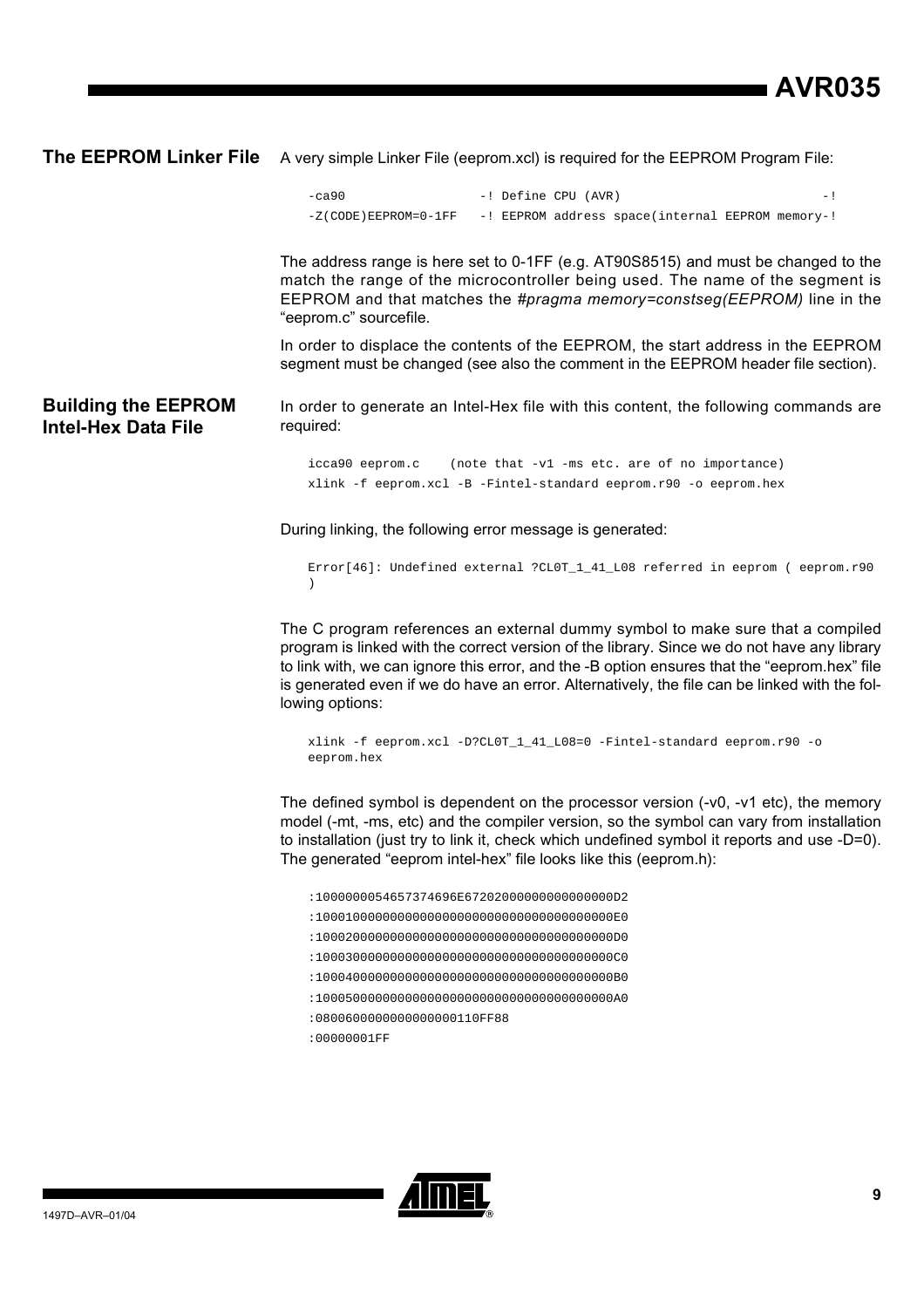

### **Accessing the EEPROM Data Structure from a C Program**

The following program uses the defined EEPROM structure to access the EEPROM (main.c):

```
#include "eeprom.h" /* We use the structure and macro */
#include <io8515.h> /* Defines the EEPROM locations */
void error(void) /* An error routine to catch errors */
{
 for(i) /* Do nothing */
     ;
}
void C_task main(void)
{
   int i; /* Used for readback of integer */
   EEAR = EEPROMADR(cArray); /* Set up address to 1st element */
  EECR |=1; \qquad \qquad /* Start EEPROM Read */
   if(EEDR != 'T') /* Check towards initialization */
      error(); \qquad \qquad /* If not as expected -> error */
  EEAR = EEPROMADR(iNumber); \frac{1}{2} /* Set up address to 2nd element */
  EECR |=1; * Start EEPROM Read *i = EEDR ; \hspace{1cm} /* Set low byte of integer \hspace{1cm} */
  EEAR = EEPROMADR(iNumber)+1; \qquad /* Set up address to second byte */
  EECR |=1; \qquad \qquad /* Start EEPROM Read */
  i | = EEDR << 8; \hspace{1cm} /* Set high byte of integer */
   if(i!=0x100) /* Check towards initialization */
     error(); /* If not as expected -> error */
   EEAR = EEPROMADR(uMinorVersion); /* Set up address to 4th element */
  EECR |=1; \qquad \qquad /* Start EEPROM Read */
   if(EEDR != 0x10) /* Check towards initialization */
     error(); \qquad \qquad /* If not as expected -> error */
   EEAR = EEPROMADR(uMajorVersion); /* Set up address to 3rd element */
  EECR |=1; \qquad \qquad /* Start EEPROM Read */
   if(EEDR != 0xFF) /* Check towards initialization */
     error(); \qquad \qquad /* If not as expected -> error */
  for (i) ; /* Do nothing (success) */
}
```
The program can be compiled and executed in AVR Studio®. The "eeprom.hex" file must be loaded into the EEPROM memory before the program is executed or it will go right into the error() routine. The EEPROM is loaded with a hex file by using the File-> Up/Download memories function after the program has been loaded.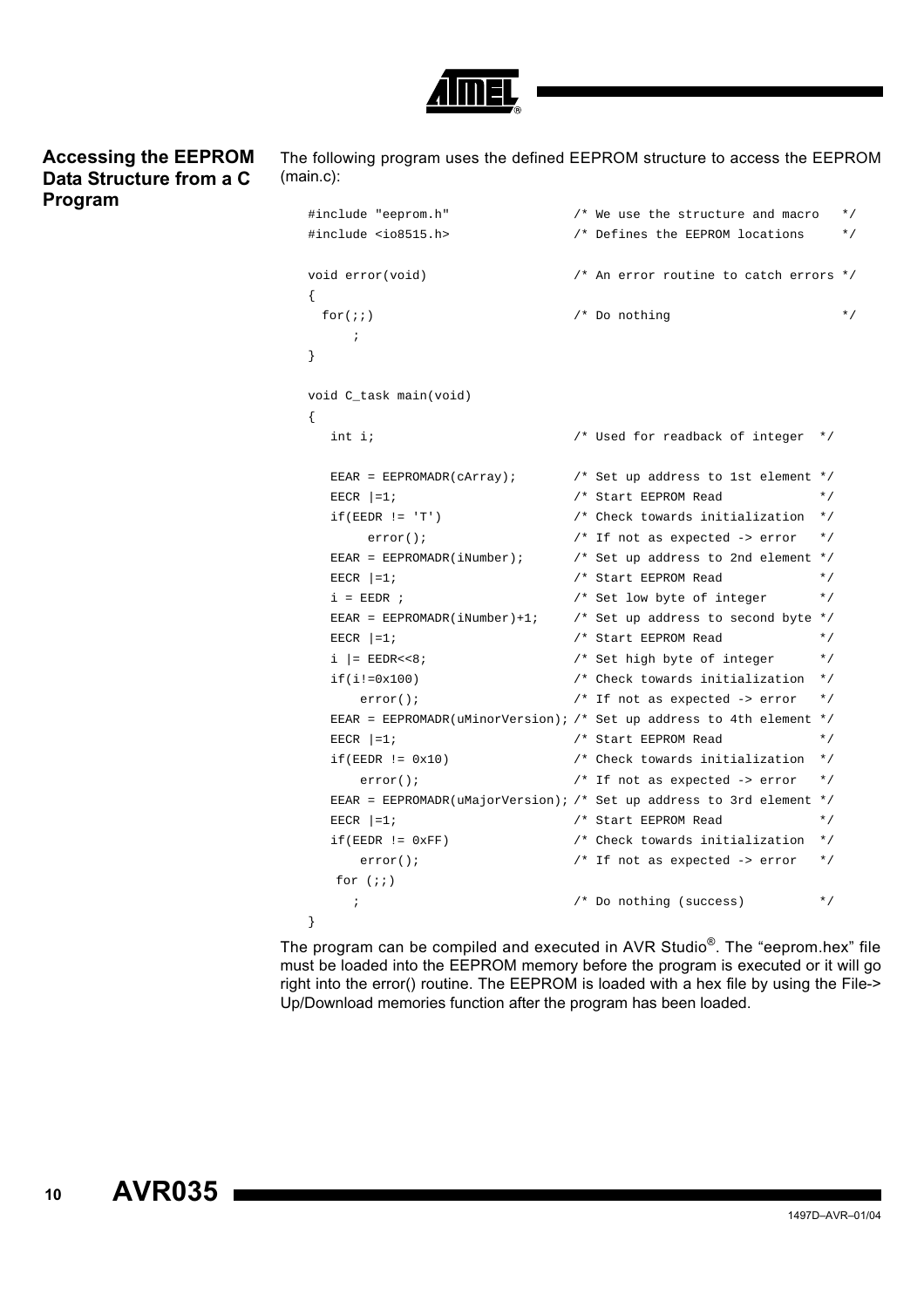## **Variables and Data Types**

| Data Types            |               |                        |                             | As the AVR is an 8-bit microcontroller, use of 16- and 32-bit variables should be limited<br>to where it is absolutely necessary. The following example shows the code size for a<br>loop counter for an 8-bit and 16-bit local variable: |           |
|-----------------------|---------------|------------------------|-----------------------------|-------------------------------------------------------------------------------------------------------------------------------------------------------------------------------------------------------------------------------------------|-----------|
| <b>8-bit Counter</b>  |               |                        |                             | unsigned char count $8 = 5$ ; /* Declare a varible, assign a value                                                                                                                                                                        | $*$ /     |
|                       | $\frac{1}{2}$ | LDI                    | R16,5                       | ;Init variable                                                                                                                                                                                                                            |           |
|                       | do            |                        |                             | /* Start a loop                                                                                                                                                                                                                           | $\star$ / |
|                       |               | $\}$ while(--count8);  |                             | /* Decrement loop counter and check for zero */                                                                                                                                                                                           |           |
|                       | $\frac{1}{2}$ | ?0004:DEC              | R16                         | ; Decrement                                                                                                                                                                                                                               |           |
|                       | $\frac{1}{2}$ | <b>BRNE</b>            | ?0004                       | ; Branch if not equal                                                                                                                                                                                                                     |           |
| <b>16-bit Counter</b> |               |                        | unsigned int count16 = $6i$ | /* Declare a variable, assign a value                                                                                                                                                                                                     | $\star$ / |
|                       | $\frac{1}{2}$ | LDI                    | R24, LOW(6)                 | ;Init variable, low byte                                                                                                                                                                                                                  |           |
|                       | $\frac{1}{2}$ | LDI                    | R25,0                       | ; Init variable, high byte                                                                                                                                                                                                                |           |
|                       | do            |                        |                             | /* Start a loop<br>$*$ /                                                                                                                                                                                                                  |           |
|                       |               |                        |                             |                                                                                                                                                                                                                                           |           |
|                       |               | $\}$ while(--count16); |                             | /* Decrement loop counter and check for zero */                                                                                                                                                                                           |           |
|                       | $\frac{1}{2}$ | ?0004:SBIW             |                             | $R24$ , $LWRD(1)$<br>; Subtract 16-bit value                                                                                                                                                                                              |           |
|                       | $\frac{1}{2}$ | <b>BRNE</b>            | ?0004                       | ; Branch if not equal                                                                                                                                                                                                                     |           |

Table 1. Variable and Code Size<sup>[\(1\)](#page-10-0)</sup>

| <b>Variable</b> | <b>Code Size (Bytes)</b> |
|-----------------|--------------------------|
| 8-bit           |                          |
| 16-bit          |                          |

<span id="page-10-0"></span>Note: 1. Always use the smallest applicable variable type. This is especially important for global variables.

**Efficient Use of Variables** A C program is divided into many functions that execute small or big tasks. The functions receive data through parameters and may also return data. Variables declared inside a function are called local variables. Variables declared outside a function are called global variables. Variables that are local, but must be preserved between each time the function is called, must be declared as static local variables.

> Global variables that are declared outside a function are assigned to an SRAM memory location. The SRAM location is reserved for the global variable and can not be used for other purposes, this is considered to be waste of valuable SRAM space. Too many global variables make the code less readable and hard to modify.

> Local variables are preferably assigned to a register when they are declared. The local variable is kept in the same register until the end of the function, or until it is not referenced further. Global variables must be loaded from the SRAM into the working registers before they are accessed.

> The following example illustrates the difference in code size and execution speed for local variables compared to global variables.

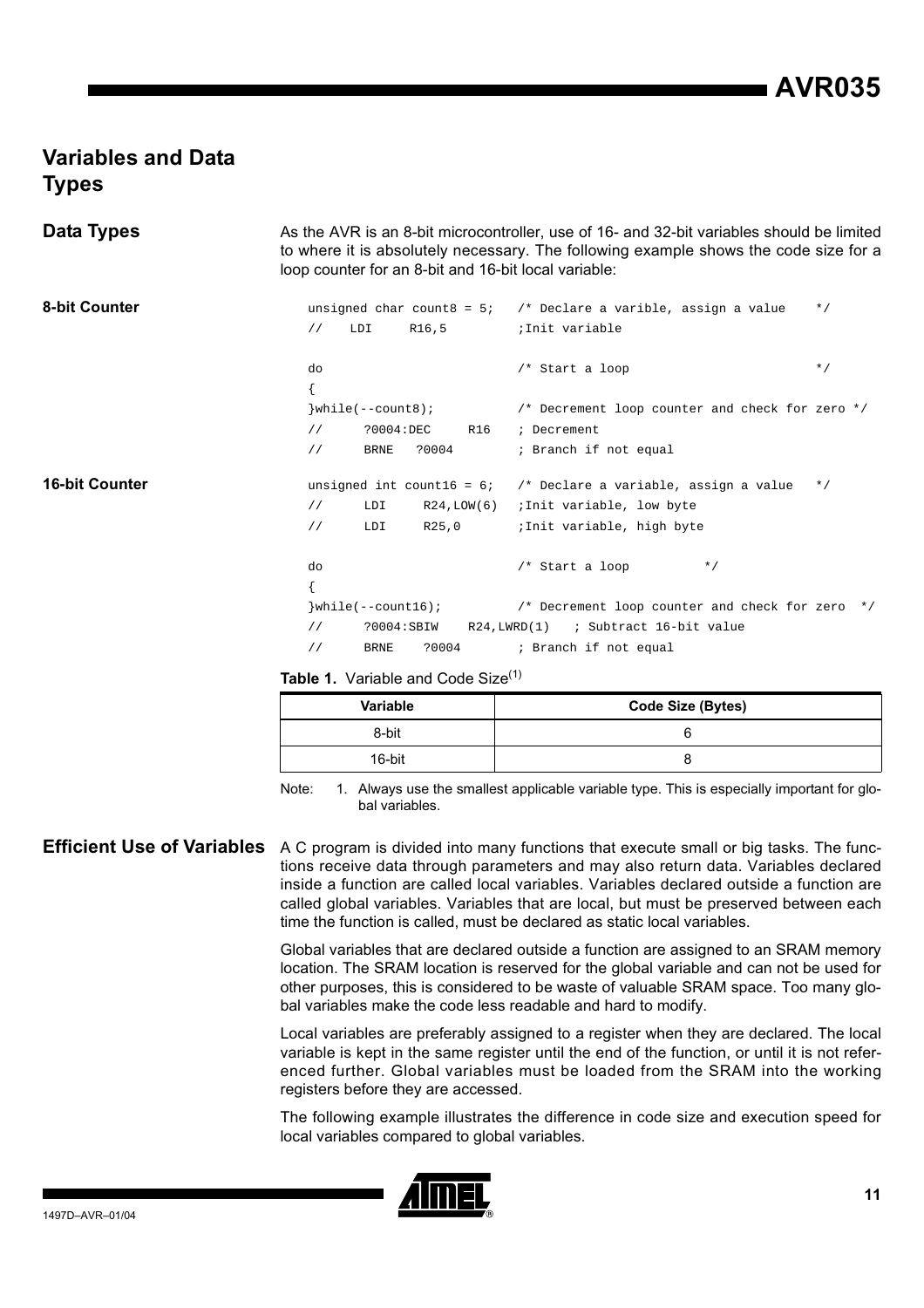```
char global; /* This is a global variable */
__C_task void main(void)
{
 char local; /* This is a local variable*/
 global -= 45; /* Subtraction with global variable*/
// LDS R16,LWRD(global) ; Load variable from SRAM to register R16
// SUBI R16,LOW(45) ; Perform subtraction
// STS LWRD(global),R16 ; Store data back in SRAM
 local -= 34; /* Subtraction with local variable*/ 
// SUBI R16,LOW(34) ; Perform subtraction directly on local
                           : variable in register R16
}
```
Note that the LDS and STS (Load and Store Direct from/to SRAM) are used to access the variables in SRAM. These are two-word instructions that execute in two cycles.

|  | <b>Table 2.</b> Code Size and Execution Time for Variables |  |  |  |  |
|--|------------------------------------------------------------|--|--|--|--|
|--|------------------------------------------------------------|--|--|--|--|

| <b>Variable</b> | Code Size (Bytes) | <b>Execution Time (Cycles)</b> |
|-----------------|-------------------|--------------------------------|
| Global          |                   |                                |
| Local           |                   |                                |

A local static variable is loaded into a working register at the start of the function and stored back to its SRAM location at the end of the function. Static variables will therefore give more efficient code than global variables if the variable is accessed more than once inside the function.

To limit the use of global variables, functions can be called with parameters and return a value which are commonly used in C. Up to two parameters of simple data types (char, int, long, float, double) are passed between functions in the registers R16 - R23. More than two parameters and complex data types (arrays, structs) are either placed on the software stack or passed between functions as pointers to SRAM locations.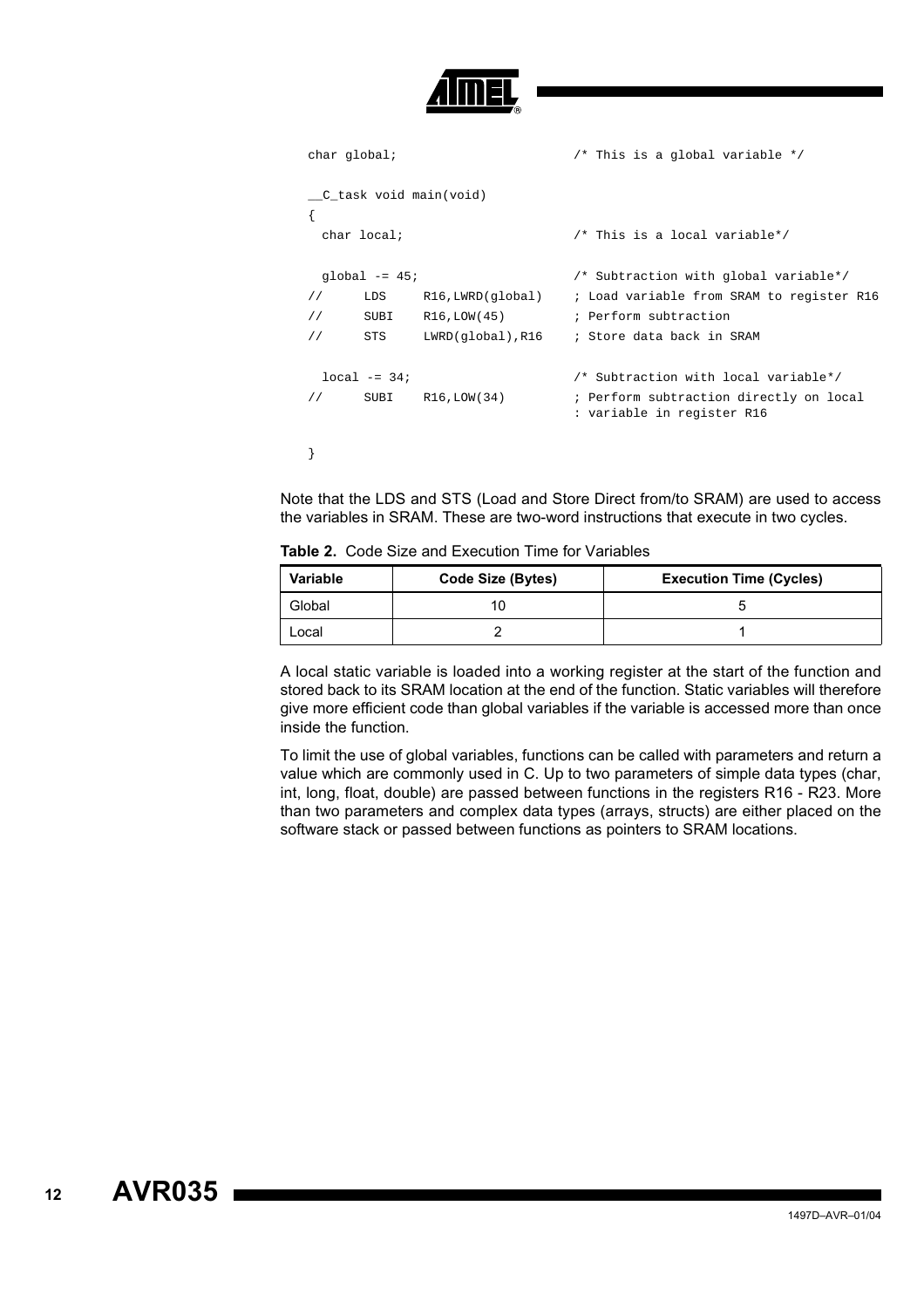When global variables are required they should be collected in structures whenever appropriate. This makes it possible for the C compiler to address them indirectly. The following example shows the code generation for global variable versus global structures.

|               | typedef struct      |                                   |                                          |
|---------------|---------------------|-----------------------------------|------------------------------------------|
| $\{$          |                     |                                   |                                          |
|               | char sec;           |                                   |                                          |
| $\}t$ ;       |                     |                                   |                                          |
| t global      |                     |                                   | /* Declare a global structure*/          |
|               |                     |                                   |                                          |
| char min;     |                     |                                   |                                          |
|               |                     |                                   |                                          |
|               |                     | _C_task void main(void)           |                                          |
| $\{$          |                     |                                   |                                          |
|               | $t$ *time = &global |                                   |                                          |
| $\frac{1}{2}$ | LDI                 | R30, LOW(global) ; Init Z pointer |                                          |
| $\frac{1}{2}$ | LDI                 |                                   | $R31$ , (global >> 8) ; Init Z high byte |
|               |                     |                                   |                                          |
|               |                     | if $(++time->sec == 60)$          |                                          |
| $\{$          |                     |                                   |                                          |
| $\frac{1}{2}$ | LDD                 | $R16, Z+2$                        | ; Load with displacement                 |
| $\frac{1}{2}$ | <b>INC</b>          | R16; Increment                    |                                          |
| $\frac{1}{2}$ | STD                 | Z+2,R16                           | ; Store with displacement                |
| $\frac{1}{2}$ | CPI                 | R16,LOW(60)                       | ; Compare                                |
| $\frac{1}{2}$ | BRNE                | ?0005                             | ; Branch if not equal                    |
| $\}$          |                     |                                   |                                          |
|               | if $(++min ==$      | 60)                               |                                          |
| $\{$          |                     |                                   |                                          |
| $\frac{1}{2}$ | LDS                 | R16, LWRD(min)                    | ; Load direct from SRAM                  |
| $\frac{1}{2}$ | INC                 | <b>R16</b>                        | ; Increment                              |
| $\frac{1}{2}$ | STS                 | $LWRD(min)$ , R16                 | ; Store direct to SRAM                   |
| $\frac{1}{2}$ | CPI                 | R16, LOW(60)                      | ; Compare                                |
| $\frac{1}{2}$ | <b>BRNE</b>         | ?0005                             | ; Branch if not equal                    |
| ł             |                     |                                   |                                          |
| ł             |                     |                                   |                                          |

When accessing the global variables as structures the compiler is using the Z-pointer and the LDD and STD (Load/store with displacement) instructions to access the data. When the global variables are accessed without structures the compiler use LDS and STS (Load/store direct to SRAM). The difference in code size and will be:

**Table 3.** Code Size for Global Variables

| <b>Variable</b> | Code Size (Bytes) |
|-----------------|-------------------|
| Structure       | 10                |
| Non-structure   | 14                |

This does not include initialization of the Z-pointer (four bytes) for the global structure. To access one byte the code size will be the same, but if the structure consists of two bytes or more it will be more efficient to access the global variables in a structure.

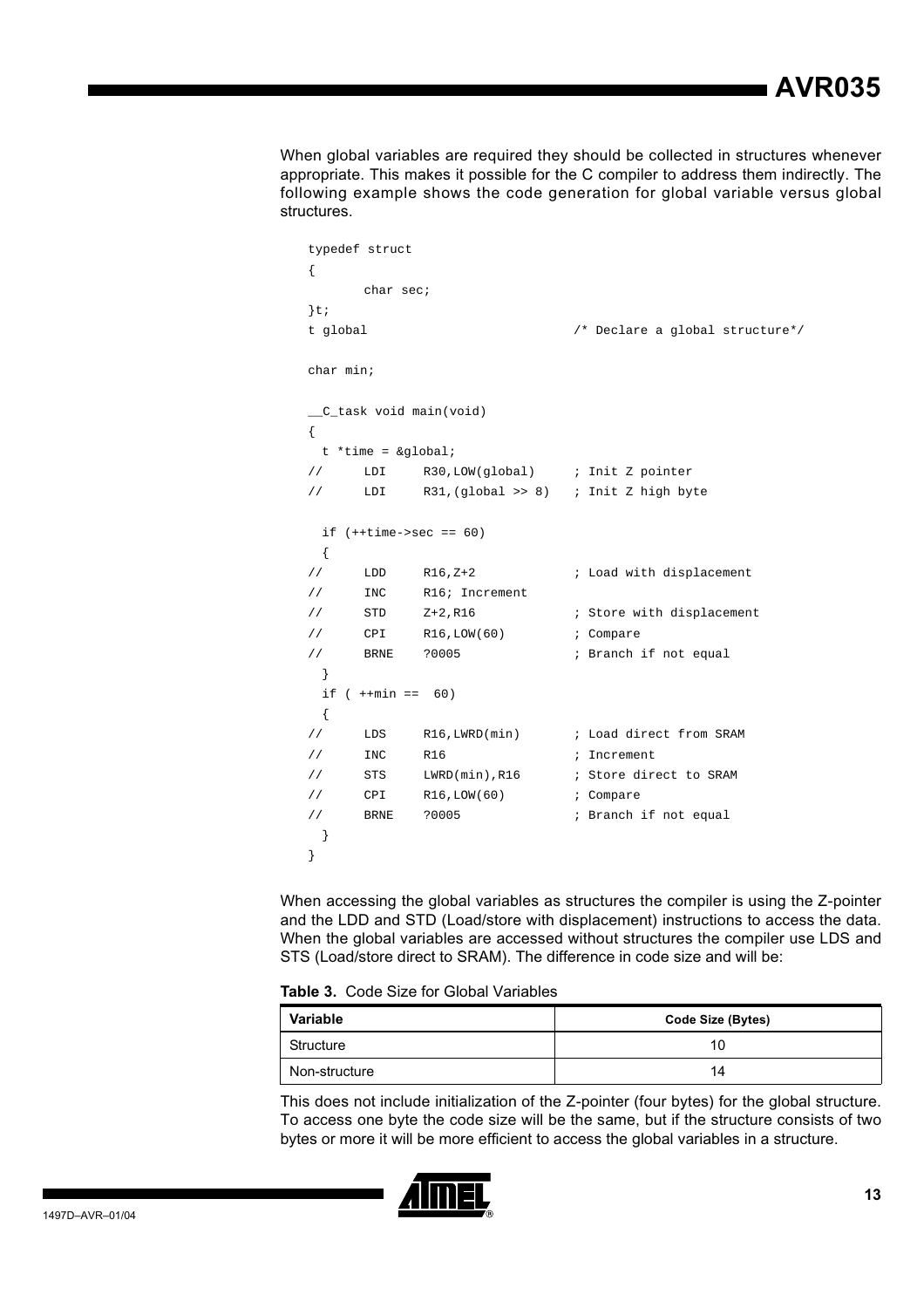| <b>Optimizing Global</b><br><b>Flags</b> | Most applications requires some global flags to control the program flow. Placing these<br>in global variables in inefficient in AVR because the variable must be loaded into the<br>register before the flag is tested. To optimize the flag testing the flag can either be<br>placed in a dedicated register, or it can be placed in an unused I/O location.<br>To place a global variable in a dedicated register requires that the register is allocated in<br>Note:<br>the compiler options setup. This can only be done with IAR Compiler v2. |                                                                                                              |                                                                                                                            |                                                                                                                                                                                    |  |
|------------------------------------------|-----------------------------------------------------------------------------------------------------------------------------------------------------------------------------------------------------------------------------------------------------------------------------------------------------------------------------------------------------------------------------------------------------------------------------------------------------------------------------------------------------------------------------------------------------|--------------------------------------------------------------------------------------------------------------|----------------------------------------------------------------------------------------------------------------------------|------------------------------------------------------------------------------------------------------------------------------------------------------------------------------------|--|
|                                          | Unused locations in the I/O Memory can be utilized for storing global variables when<br>certain peripherals are not used. As example, If the UART is not used the UART Baud<br>Rate Register (UBRR) is available, and if the EEPROM is not used both the EEPROM<br>Data Register (EEDR) and the EEPROM Address Register (EEAR) will be available to<br>store global variables.                                                                                                                                                                      |                                                                                                              |                                                                                                                            |                                                                                                                                                                                    |  |
|                                          |                                                                                                                                                                                                                                                                                                                                                                                                                                                                                                                                                     |                                                                                                              | efficient, but still better than global SRAM variables.                                                                    | The I/O Memory is accessed very efficiently, and locations below 0x1F in the I/O Mem-<br>ory are especially suited since they are bit-accessible. I/O locations above 0x1F is less |  |
|                                          | The following examples shows the differenc in code size for using SRAM variables, I/O<br>area or a dedicated register for Global Flags:                                                                                                                                                                                                                                                                                                                                                                                                             |                                                                                                              |                                                                                                                            |                                                                                                                                                                                    |  |
|                                          | bitfield;                                                                                                                                                                                                                                                                                                                                                                                                                                                                                                                                           |                                                                                                              | typedef struct bitfield{// Bitfield structure<br>unsigned char bit0:1;<br>unsigned char bit1:1;<br>unsigned char $bit2:17$ |                                                                                                                                                                                    |  |
| Global Flags in RAM:                     | bitfield global_flag;                                                                                                                                                                                                                                                                                                                                                                                                                                                                                                                               |                                                                                                              |                                                                                                                            | // Bitfield in a global variable                                                                                                                                                   |  |
|                                          | $global_f$ lag.bit $1 = 1$ ;                                                                                                                                                                                                                                                                                                                                                                                                                                                                                                                        |                                                                                                              |                                                                                                                            |                                                                                                                                                                                    |  |
|                                          | $\frac{1}{2}$                                                                                                                                                                                                                                                                                                                                                                                                                                                                                                                                       | LDI                                                                                                          | R30, LOW(global_flag)                                                                                                      |                                                                                                                                                                                    |  |
|                                          | $\frac{1}{2}$                                                                                                                                                                                                                                                                                                                                                                                                                                                                                                                                       | LDI                                                                                                          | $R31, (global_flag) >> 8$                                                                                                  |                                                                                                                                                                                    |  |
|                                          | $\frac{1}{2}$<br>$\frac{1}{2}$                                                                                                                                                                                                                                                                                                                                                                                                                                                                                                                      | LD<br>ORI                                                                                                    | R16,Z<br>R16,0x02                                                                                                          |                                                                                                                                                                                    |  |
|                                          | $\frac{1}{2}$                                                                                                                                                                                                                                                                                                                                                                                                                                                                                                                                       | ST                                                                                                           | Z,R16                                                                                                                      |                                                                                                                                                                                    |  |
|                                          | Code Size: 10 bytes                                                                                                                                                                                                                                                                                                                                                                                                                                                                                                                                 |                                                                                                              |                                                                                                                            |                                                                                                                                                                                    |  |
| Global Flags in Register R15             |                                                                                                                                                                                                                                                                                                                                                                                                                                                                                                                                                     | Note that bitfields are not allowed as register variables.<br>__no_init __regvar unsigned char reg_flag@ 15; |                                                                                                                            |                                                                                                                                                                                    |  |
|                                          | //Global register R15                                                                                                                                                                                                                                                                                                                                                                                                                                                                                                                               |                                                                                                              |                                                                                                                            |                                                                                                                                                                                    |  |
|                                          | $\ldots$ .<br>$reg_flag$ = $0x01$ ;                                                                                                                                                                                                                                                                                                                                                                                                                                                                                                                 |                                                                                                              |                                                                                                                            |                                                                                                                                                                                    |  |
|                                          |                                                                                                                                                                                                                                                                                                                                                                                                                                                                                                                                                     |                                                                                                              |                                                                                                                            |                                                                                                                                                                                    |  |
|                                          | $\frac{1}{2}$<br>$\sqrt{}$                                                                                                                                                                                                                                                                                                                                                                                                                                                                                                                          | SET<br><b>BLD</b>                                                                                            |                                                                                                                            |                                                                                                                                                                                    |  |
|                                          |                                                                                                                                                                                                                                                                                                                                                                                                                                                                                                                                                     |                                                                                                              | R15,0                                                                                                                      |                                                                                                                                                                                    |  |
|                                          | Code size: 4 bytes                                                                                                                                                                                                                                                                                                                                                                                                                                                                                                                                  |                                                                                                              |                                                                                                                            |                                                                                                                                                                                    |  |

*Amer*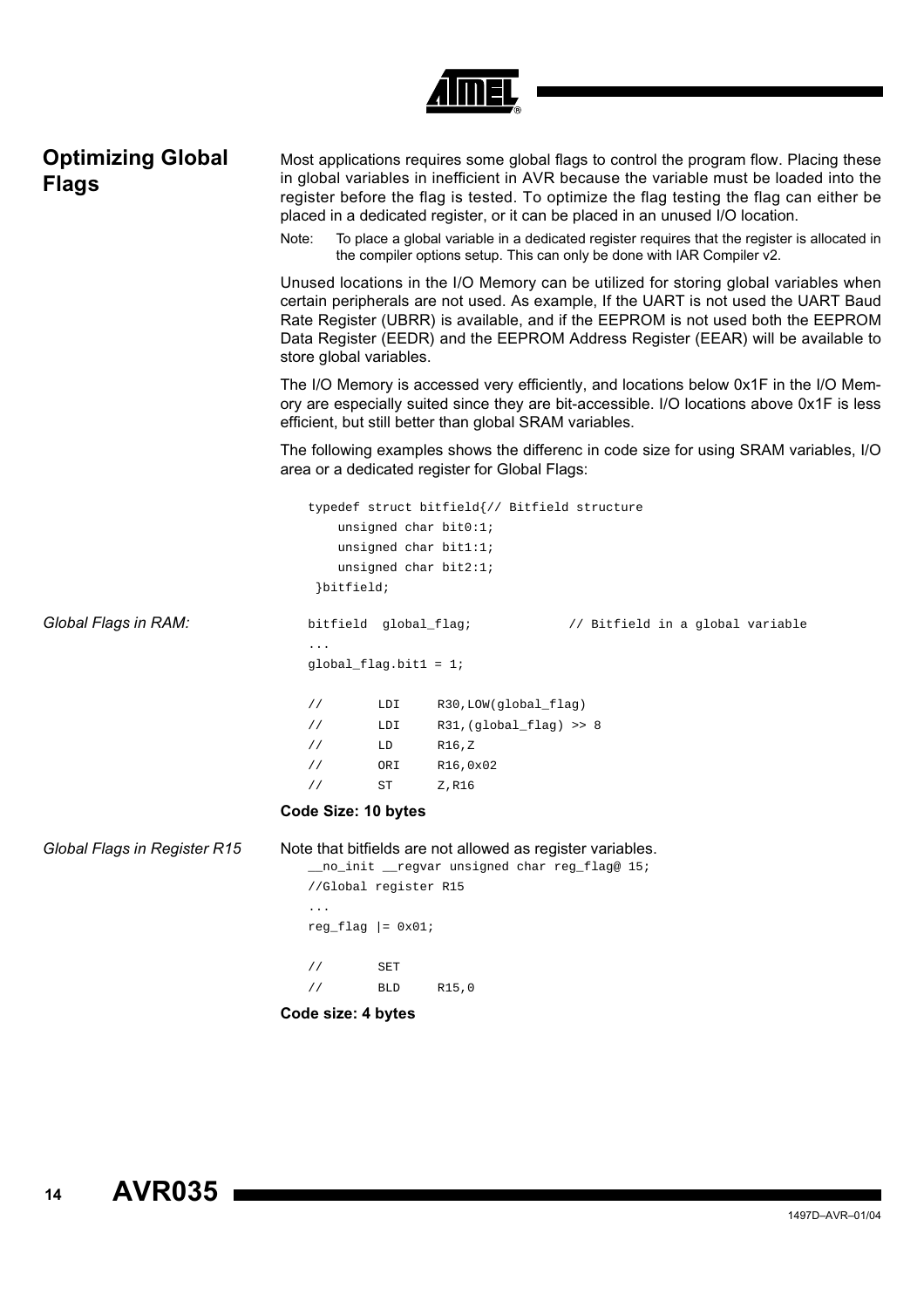**AVR035**

*Global Flags in Free I/O Registers Above 0x1F*

\_\_no\_init volatile bitfield high\_io\_flag@0x55; // Bitfield in I/O above 0x1F, note that 0x30 offset is added to address ... high\_io\_flag.bit2 = 1; // IN R16,0x35 // ORI R16,0x04

// OUT 0x35,R16

#### **Code size: 6 bytes**

*Global Flags in Free I/O Register Below 0x1F*

\_\_no\_init volatile bitfield low\_io\_flag@0x35; // Bitfield in I/O location below 0x1F ... low\_io\_flag.bit1 = 1; // SBI 0x15,0x01

### **Code size: 2 bytes**

*GPIO registers* The advantages of free I/O registers are increased in all new AVR devices. From ATmega169, ATmega48/88/168 and ATtiny2313, all AVR devices includes a number of General Purpose I/O registers, both below and above the 0x1F address limit. These registers are used as any other free I/O register, and could potentially increase performance and reduce code size for your design.

|  |  |  | Table 4. Code Size (Bytes) for some Common Operations |
|--|--|--|-------------------------------------------------------|
|--|--|--|-------------------------------------------------------|

| <b>Action</b>                | Data in<br><b>SRAM</b> | Data in I/O<br>Above 0x1F | Data in<br><b>Register File</b> | Data in I/O<br>Below 0x1F |
|------------------------------|------------------------|---------------------------|---------------------------------|---------------------------|
| Set/clear single bit         | 10                     | 6                         |                                 |                           |
| Test single bit              | 6                      |                           |                                 |                           |
| Set/clear multiple bits      | 10                     | 6                         | 4                               | 6                         |
| Compare with immediate value | 6                      |                           |                                 |                           |

The examples shows using free I/O locations are very efficient for flag variables that operates on single bits, while using dedicated registers are efficient for frequently accessed variables. Note that locking registers for global variables limits the compilers ability to optimize the code. For complex programs it may increase the code size when dedicating registers for global variables.

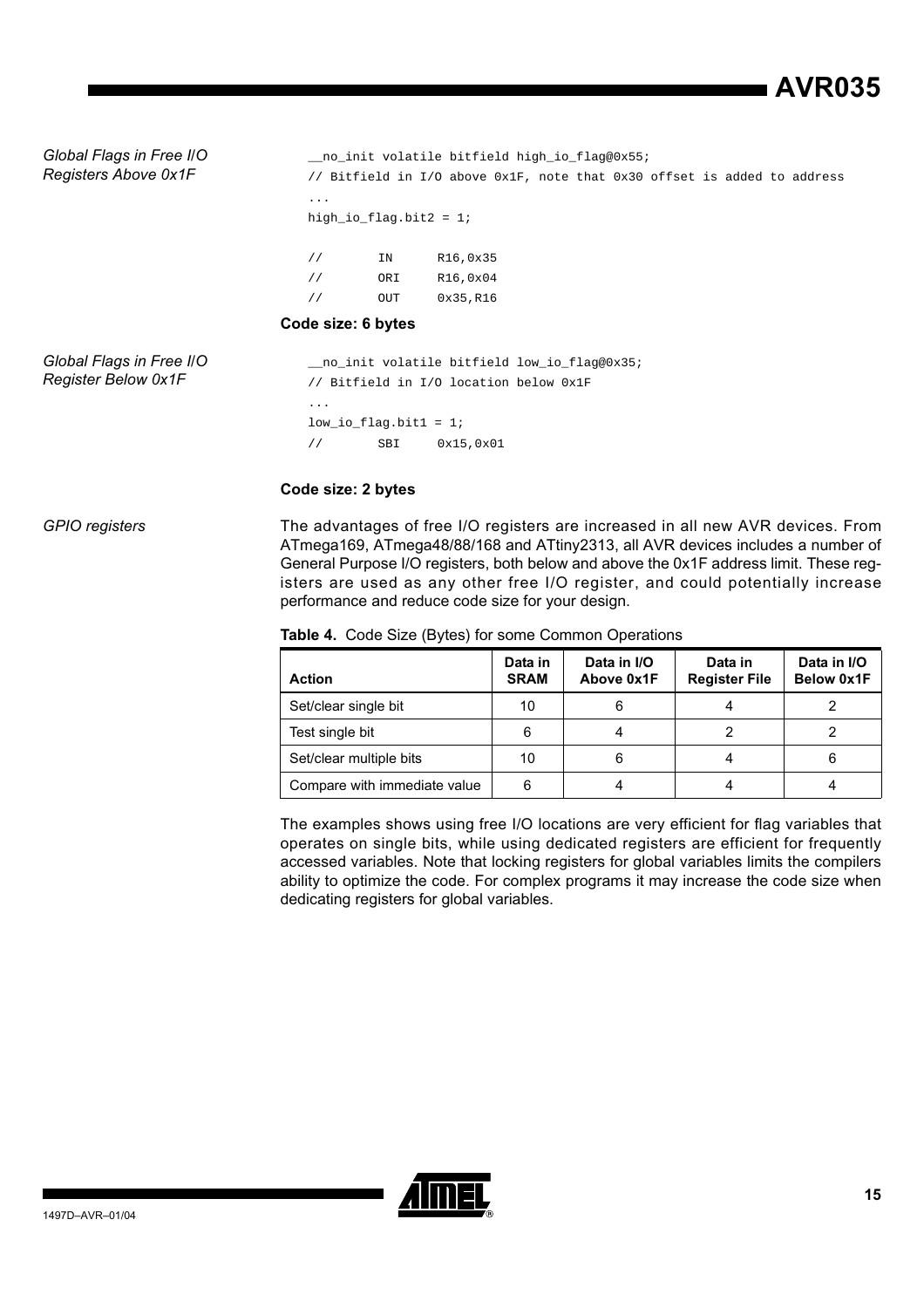**Bit-field vs. Bit-mask** To save valuable bytes of data storage it may be necessary to save several single bit flags into one byte. A common use of this is bit flags that are packed in a status byte. This can either be defined as bit-mask or bit-field. Below is an example of use of bitmask and bit-field to declare a status byte:

```
/* Use of bit-mask for status bits*/
/* Define bit macros, note that they are similar to the I/O macros*/
#define SETBIT(x,y) (x |= (y)) \qquad /* Set bit y in byte x*/
#define CLEARBIT(x, y) (x &= (~y)) /* Clear bit y in byte x*/#define CHECKBIT(x,y) (x & (y)) \qquad /* Check bit y in byte x*/
/* Define Status bit mask constants */
#define RETRANS 0x01 /* bit 0 : Retransmit Flag*/
#define WRITEFLAG 0x02 /* bit 1 : Flag set when write is due*/
#define EMPTY 0x04 /* bit 2 : Empty buffer flag*/
#define FULL 0x08 /* bit 3 : Full buffer flag*/
__C_task void main(void)
{
 char status; /* Declare a status byte*/
 CLEARBIT(status,RETRANS); /* Clear RETRANS and WRITEFLAG*/
 CLEARBIT(status,WRITEFLAG);
/*Check if RETRANS flag is cleared */
 if (!(CHECKBIT(status, RETRANS)))
 {
   SETBIT(status, WRITEFLAG);
}
}
```
Bit-masks are handled very efficient by the C compiler if the status variable is declared as local variable within the function it is used. Alternatively, use unused I/O locations with bit mask or bitfields.

Bitfields can be defined in SRAM and I/O locations. Global variables in registers only allows simple variables. To use bit instructions on the global variables in registers, use bit-masks.

The ANSI standard does not define how bitfields are packed into the byte, i.e., a bitfield placed in the MSB (Most Significant Bit) with one compiler can be placed in the LSB (Least Significant Bit) in another compiler. With bitmasks the user has complete control of the bit placement inside the variables.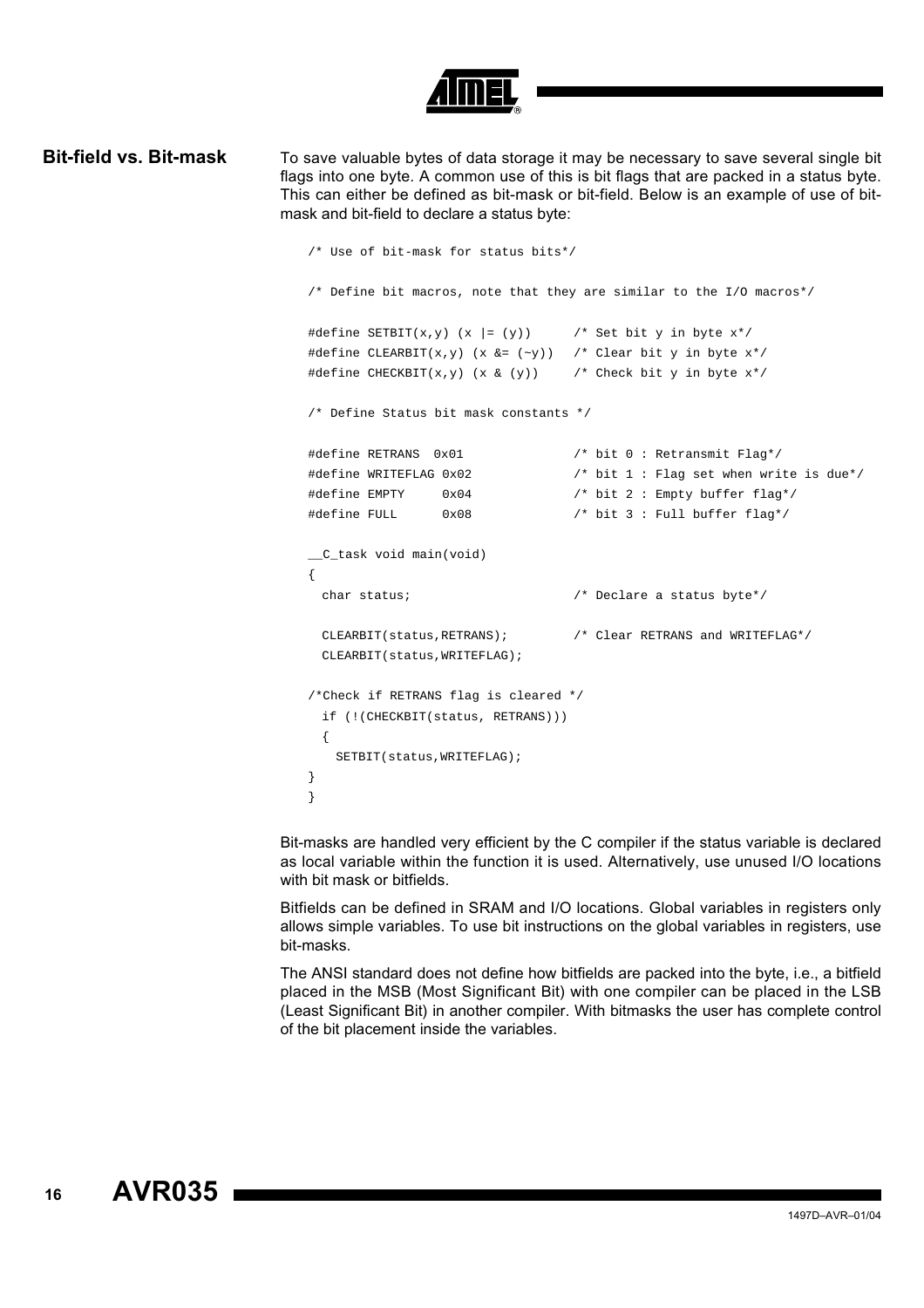### **Initialization of Global Variables**

The startup initialization code executed after reset initializes all global variables. Global variables without initial value are always initialized to 0.

#### Example:

unsigned char global\_counter = 100; unsigned int global\_flags ;// All global variables are initialized to 0

Normally there is no need to initialize global variables in initialization routines.

For best code denisty all global variable should be initialized at declaration. Alternatively, all variables can be initialized in a seperate routine and the initialization code at startup can be removed.

**Accessing Flash Memory** A common way to define a constant is:

const char max =  $127$ ;

This constant is copied from flash memory to SRAM at startup and remains in the SRAM for the rest of the program execution. This is considered to be waste of SRAM. To save SRAM space the constant can be saved in flash and loaded when it is needed:

```
flash char max = 127; 
flash char string[] = "This string is stored in flash";
__C_task void main(void)
{
 char flash *flashpointer; ; ; Declare flash pointer
 flashpointer = \&string[0]; <br> ; Assign pointer to flash location
 UDR = *flashpointer; ; Read data from flash and write to UART
}
```
Note: IAR Compiler v2 uses **\_\_flash** instead of **flash**.

When strings are stored in Flash like in the latter example they can be accessed directly or through pointers to the Flash Program memory. For the IAR C compiler, special library routines exist for string handling, see the "IAR Compiler Users Manual" for details.

#### **Interrupt Routines** When entering an interrupt routine all registers used in the interrupt routine are pushed on the Stack. To reduce code size and optimize speed the interrupt routines should be small and preferrably without calls to other functions. The reason is that when the routine calls an external function, the compiler pushes all registers on the Stack.

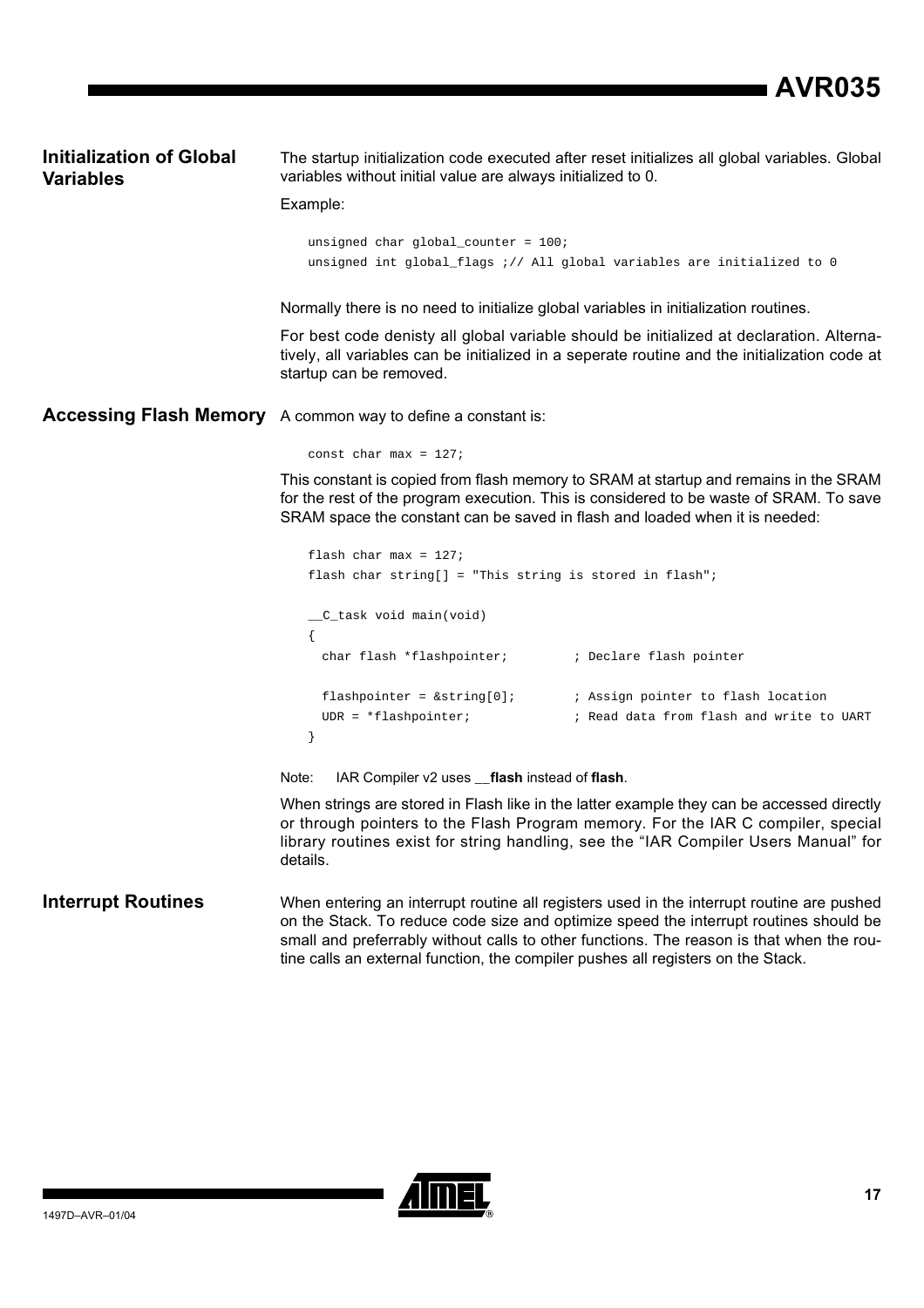### **Functions Returning Several Values**

In some cases global variables are used because several values must be returned from a function. With AVR, up to four bytes can be returned from a function by returning a value in the scratch registers. Some tricks can be used to combine several varibles in one return value.

#### Example

```
unsigned int read_io(void)
{
   return (PIND<<8 | TCNT0);// Function is returning 2 values
}
// IN R17,0x10// First value is shifted 8 bytes
// IN R16,0x32// Second values read into register
// RET
```
#### From the calling function

```
__C_task void main(void)
{
   unsigned int temp;// Declare a temporary variable
   temp = sum();// Read value from function
   PORTB = temp>>8;// Use only high byte
   TCNT0 = temp&0x00FF;// Use only low byte
}
// CALL sum// Call the function
// OUT 0x18,R17// Use high byte
// OUT 0x32,R16// Use low byte
```
**Memory Model** For the smallest AVR devices with less than 256 bytes of SRAM the tiny memory model can be used in many cases. When using tiny memory model, all variables in SRAM are accessed with 8-bit pointers instead of 16-bit pointers. This reduces the code size for loading pointer values. Note that 8-bit pointers can address 160 bytes of RAM + Register File and I/O memory. To make sure the compiler utilize all of the addressing range, make sure the linker file is configured to place the RSTACK and CSTACK at the top of SRAM.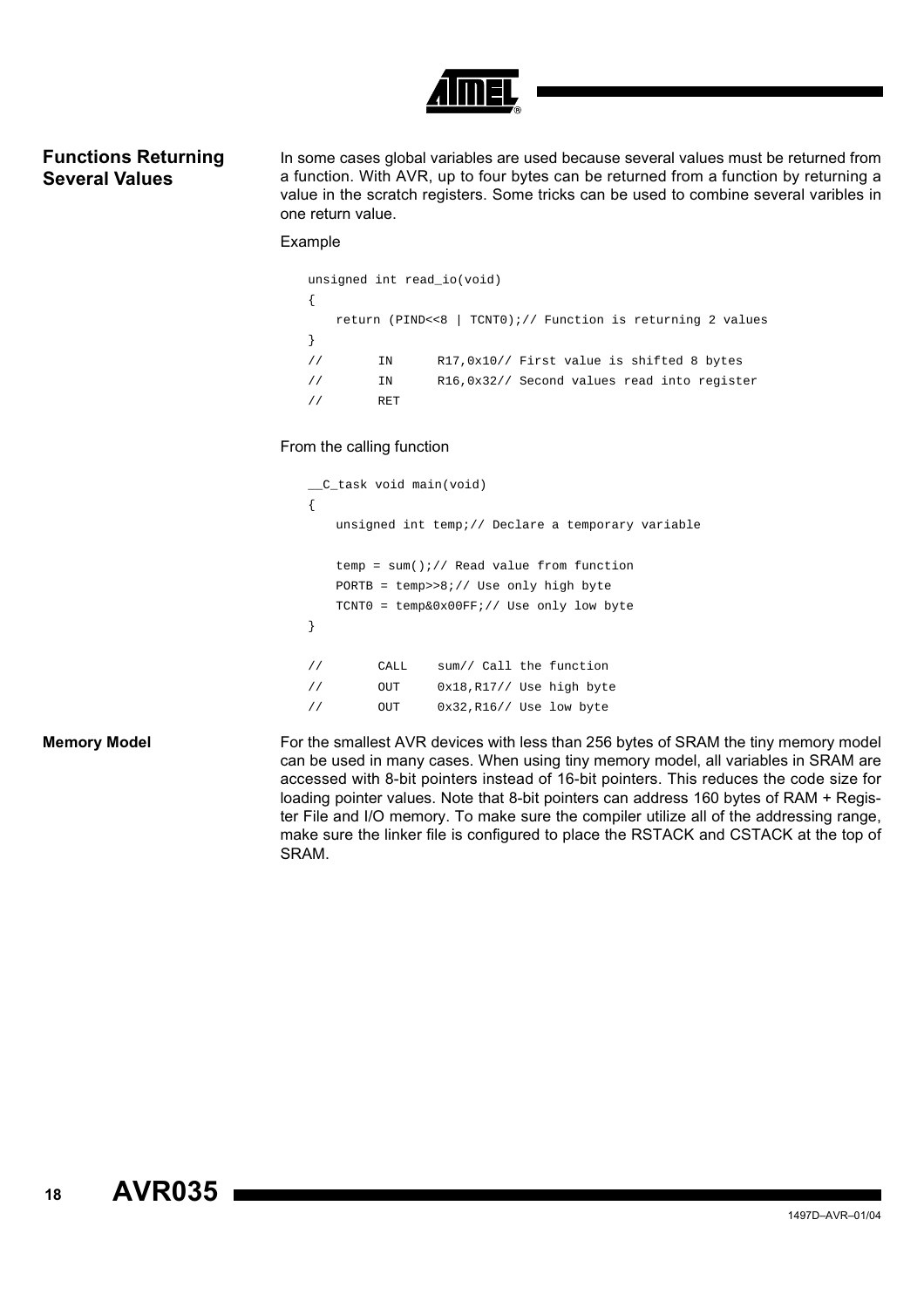## **Control Flow**

**The Main Function** The main function usually contains the main loop of the program. In most cases no functions are calling the main function, and there are no need to preserve any registers when entering it. The main function can therefore be declared as C\_task. This saves stack space and code size: \_\_C\_task void main(void) /\* Declare main() as C\_task\*/ { } Note: IAR Compiler v2 uses \_\_C\_tast instead of C\_task. **Loops** Eternal loops are most efficiently constructed using for(;;) { }: for(  $;$  ;) { /\* This is an eternal loop\*/ } // ?0001:RJMP ?0001 ; Jump to label *do{ }while(expression)* loops generally generates more efficient code than while{ } and *for{expr1; expr2; expr3)*. The following example shows the code generated for a *do{ } while* loop: char counter = 100; /\* Declare loop counter variable\*/ // LDI R16,100 **;** Init variable do { } while(--counter); /\* Decrement counter and test for zero\*/

> ?0004:DEC R16 ; Decrement // BRNE ?0004 ; Branch if not equal

Pre-decrement variables as Loop Counter gives usually the most efficient code. Predecrement and post-increment is more efficient because branches are depending on the flags after decrement.

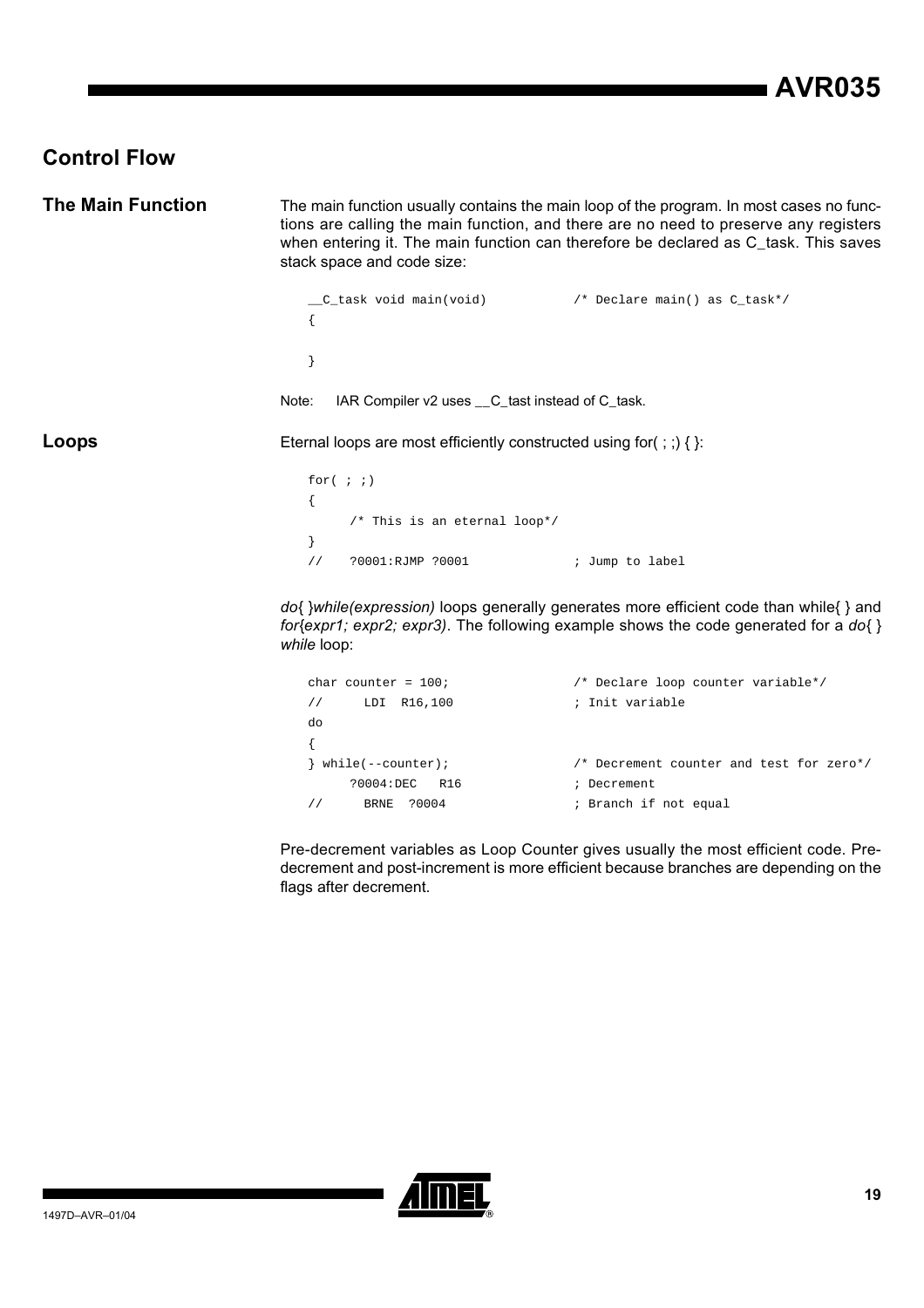

**Macros vs. Functions** Functions that assemble into 3 - 4 lines of assembly code or less can in some cases be handled more efficiently as macros. When using macros the macro name will be replaced by the actual code inside the macro at compile time. For very small functions the compiler generates less code and gives higher speed to use macros than to call a function.

The example below shows how a task can be executed in a function and as a macro.

```
/* Main function to call the task*/
__C_task void main(void)
{
  UDR = read_and_convert(); /* Read value and write to UART*/
}
/* Function to read pin value and convert it to ASCII*/
char read_and_convert(void) 
{
 return (PINB + 0x48); \qquad /* Return the value as ASCII character */
}
/* A macro to do the same task*/
#define read_and_convert (PINB + 0x48)
```
The code with function assemble into the following code:

main: // RCALL read\_and\_convert ; Call function // OUT LOW(12),R16 ; Write to I/O memory read\_and\_convert: // IN R16, LOW(22) ; Read I/O memory // SUBI R16,LOW(184) ; Add 48 to value // RET RET <br>
Return

The code with macro assemble into this code:

| main:          |      |                 |                    |
|----------------|------|-----------------|--------------------|
| $\prime\prime$ | ΙN   | R16, LOW(22)    | ; Read I/O memory  |
| $\frac{1}{2}$  | SUBI | R16, LOW(184)   | ; Add 48 to value  |
| $\prime\prime$ | OUT  | $LOW(12)$ , R16 | ; Write I/O memory |

#### **Table 5.** Code Size and Execution Time for Macros and Functions

| <b>Variable</b> | Code Size (Bytes) | <b>Execution Time (Cycles)</b> |
|-----------------|-------------------|--------------------------------|
| Function        |                   |                                |
| Macro           |                   |                                |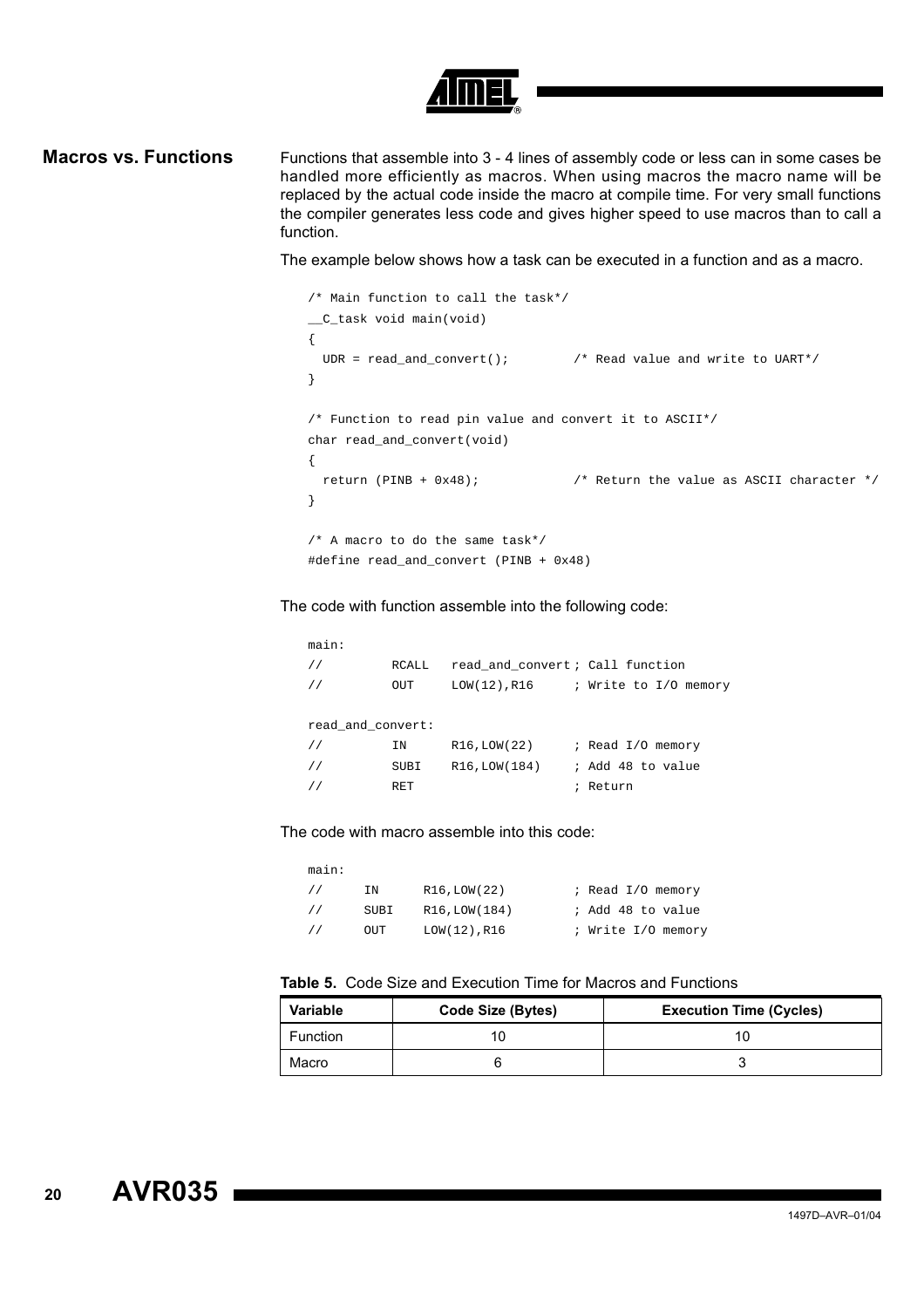## **Eighteen Hints to Reduce Code Size**

- 1. Compile with full size optimization.
- 2. Use local variables whenever possible.
- 3. Use the smallest applicable data type. Use unsigned if applicable.
- 4. If a non-local variable is only referenced within one function, it should be declared static.
- 5. Collect non-local data in structures whenever natural. This increases the possibility of indirect addressing without pointer reload.
- 6. Use pointers with offset or declare structures to access memory mapped I/O.
- 7. Use for $(:;){}$  { } for eternal loops.
- 8. Use do { } while(expression) if applicable.
- 9. Use descending loop counters and pre-decrement if applicable.
- 10. Access I/O memory directly (i.e., do not use pointers).
- 11. Declare main as C\_task if not called from anywhere in the program.
- 12. Use macros instead of functions for tasks that generates less than 2-3 lines assembly code.
- 13. Reduce the size of the Interrupt Vector segment (INTVEC) to what is actually needed by the application. Alternatively, concatenate all the CODE segments into one declaration and it will be done automatically.
- 14. Code reuse is intra-modular. Collect several functions in one module (i.e., in one file) to increase code reuse factor.
- 15. In some cases, full speed optimization results in lower code size than full size optimization. Compile on a module by module basis to investigate what gives the best result.
- 16. Optimize C\_startup to not initialize unused segments (i.e., IDATA0 or IDATA1 if all variables are *tiny* or *small).*
- 17. If possible, avoid calling functions from inside the interrupt routine.
- 18. Use the smallest possible memory model.

## **Five Hints to Reduce RAM Requirements**

- 1. All constants and literals should be placed in Flash by using the Flash keyword.
- 2. Avoid using global variables if the variables are local in nature. This also saves code space. Local variables are allocated from the stack dynamically and are removed when the function goes out of scope.
- 3. If using large functions with variables with a limited lifetime within the function, the use of subscopes can be beneficial.
- 4. Get good estimates of the sizes of the software Stack and return Stack (Linker File).
- 5. Do not waste space for the IDATA0 and UDATA0 segments unless you are using tiny variables (Linker File).

## **Checklist for Debugging Programs**

- 1. Ensure that the CSTACK segment is sufficiently large.
- 2. Ensure that the RSTACK segment is sufficiently large.
	- 3. Ensure that the external memory interface is enabled if it should be enabled and disabled if it should be disabled.
- 4. If a regular function and an interrupt routine are communicating through a global variable, make sure this variable is declared volatile to ensure that it is reread from RAM each time it is checked.